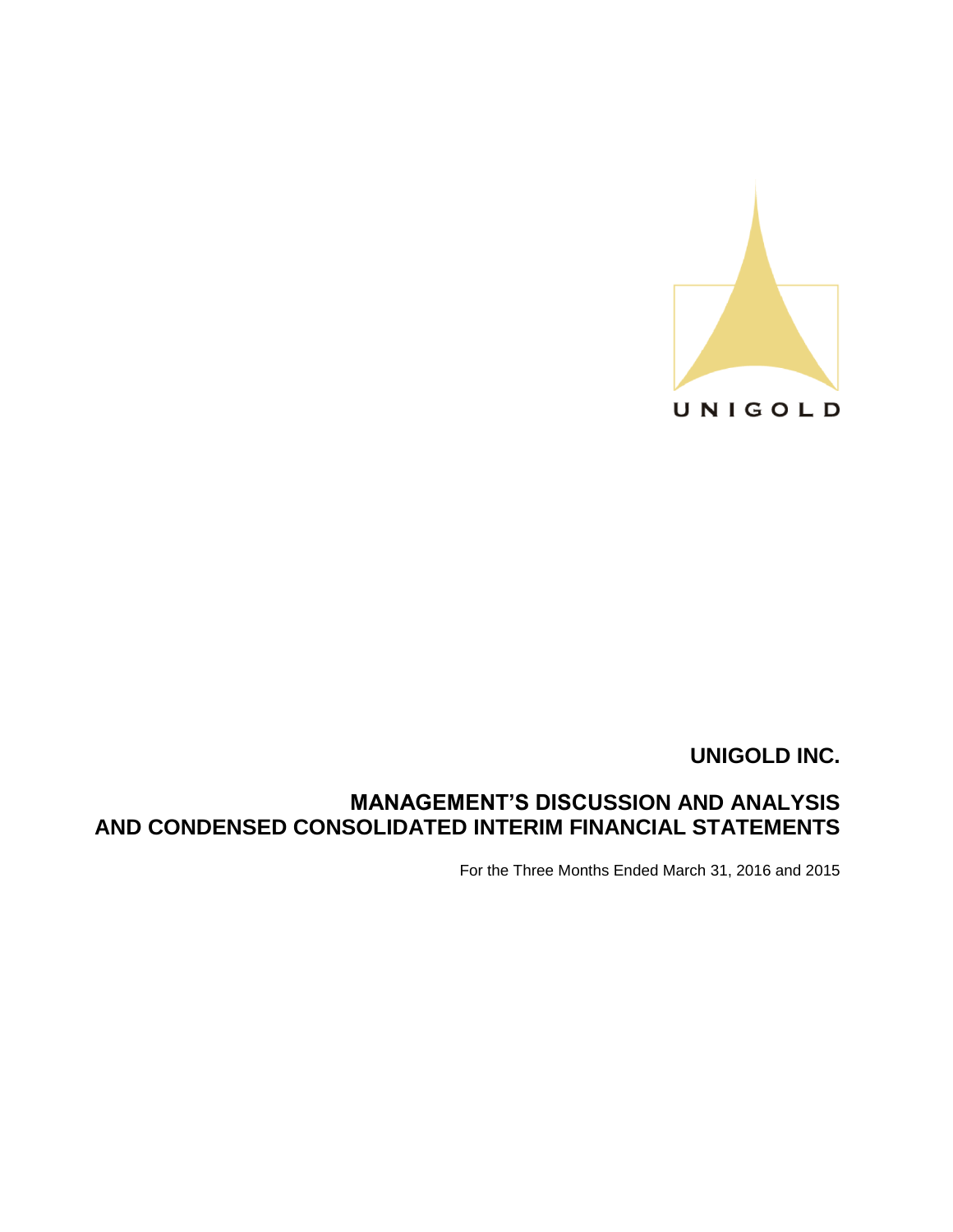# **MANAGEMENT'S DISCUSSION AND ANALYSIS**

The following discussion and analysis of the unaudited, condensed consolidated interim operating results and financial condition of Unigold Inc. ("Unigold" or the "Company") for the fiscal periods ended March 31, 2016 and 2015 should be read in conjunction with the unaudited, condensed consolidated interim financial statements of the Company and notes thereto at March 31, 2016. All financial information in this MD&A has been prepared in accordance with International Financial Reporting Standards ("IFRS"), and all dollar amounts are expressed in Canadian dollars unless otherwise indicated. Additional information, including the Company's press releases, has been filed electronically through the System for Electronic Document Analysis and Retrieval ("SEDAR") and is available online at www.sedar.com. The date of this report is May 26, 2016.

# *Company Overview*

Unigold is a Canadian based, growth oriented, junior natural resource company focused on exploring and developing its significant land position in the Dominican Republic, within the highly prospective, Cretaceous age, Tireo Formation. The Tireo Formation, an emerging gold and base metal district, is a 75 kilometre wide series of volcanic and sedimentary rocks trending northwesterly across the island of Hispaniola. Unigold's most advanced project is their 100 percent interest in the 22,600 hectare Neita Exploration Concession, located in the west central highlands of the Dominican Republic along the border with Haiti. The license for the Concession was renewed in 2012 for another five-year term (comprised of a three-year term with two one-year extensions available upon application). The first one-year extension was granted March 2015. The second extension was granted February 2016. Unigold operates through its wholly owned Canadian subsidiary, Unigold Resources Inc., and its 97 per cent owned subsidiary, Unigold Dominicana, S.R.L., which is incorporated in the Dominican Republic.

# *Forward-Looking Statements*

This MD&A contains "forward-looking information" within the meaning of applicable Canadian securities legislation. Forward-looking information includes, but is not limited to, information concerning Unigold's exploration program and planned gold production as well as Unigold's strategies and future prospects. Generally, forward-looking information can be identified by the use of forward-looking terminology such as "plans", "expects", or "does not expect", "is expected", "budget", "scheduled", "estimates", "forecasts", "intends", "anticipates", or "does not anticipate", or "believes" or variations of such words and phrases or statements that certain actions, events or results "may", "could", "would", "might", or "will be taken", "occur", or "be achieved". Forward-looking information is based on the opinions and estimates of management at the date the information is made, and is based on a number of assumptions and subject to a variety of risks and uncertainties and other factors that could cause actual events or results to differ materially from those projected in the forward-looking information. Assumptions upon which such forward-looking information is based include, without limitation, availability of skilled labour, equipment, and materials; the potential of the Company's properties to contain economic metals deposits; the Company's ability to meet its working capital needs for the twelve-month period ending December 31, 2015; and the plans, costs, timing and capital for future exploration and development of the Company's property interests in the Dominican Republic. Many of these assumptions are based on factors and events that are not within the control of Unigold and there is no assurance they will prove to be correct. Factors that could cause actual results to vary materially from results anticipated by such forward-looking information include changes in market conditions, variations in ore reserves, resources, grade or recovery rates, risks relating to international operations (including legislative, political, social, or economic developments in the jurisdictions in which Unigold operates), economic factors, government regulation and approvals, environmental and reclamation risks, actual results of exploration activities, fluctuating metal prices and currency exchange rates, costs, changes in project parameters, conclusions of economic evaluations, the possibility of project cost overruns or unanticipated costs and expenses, labour disputes and the availability of skilled labour, failure of plant, equipment or processes to operate as anticipated, capital expenditures and requirements for additional capital, risks associated with internal control over financial reporting, and other risks of the mining industry. Although Unigold has attempted to identify important factors that could cause actual actions, events or results to differ materially from those described in forward-looking information, there may be other factors that cause actions, events or results not to be anticipated, estimated or intended. There can be no assurance that forward-looking information will prove to be accurate, as actual results and future events could differ materially from those anticipated in such information. Unigold undertakes no obligation to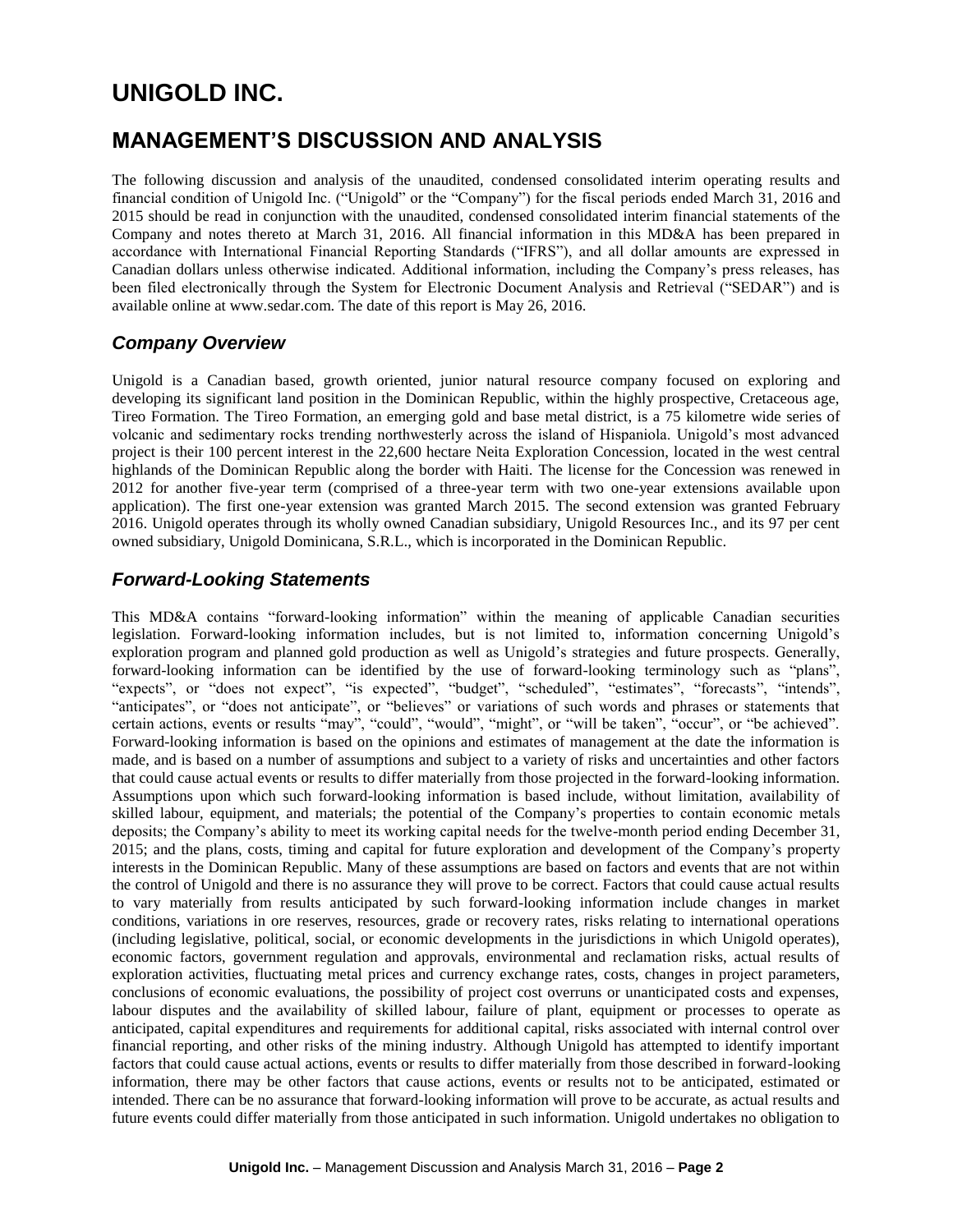update forward-looking information if circumstances or management's estimates or opinions should change except as required by applicable securities laws. The reader is cautioned not to place undue reliance on forward-looking information.

# *Nature of Operations and Going Concern*

On November 12, 2013, the Company announced an initial inferred mineral resource estimate for the Candelones deposits assuming open-pit mining of the deposits. This resource was estimated to be 39.5 M tonnes averaging 1.6 grams per tonne ("g/t") gold ("Au") containing 2.0 M ounces of gold. On February 24, 2015, the Company announced an updated inferred mineral resource estimate for the Candelones Extension deposit, assuming underground mining of this deposit. The updated resource estimated 5.2 M tonnes averaging 5.3  $g/t$  Au containing 894,000 ounces of gold with 0.35 percent ("%") copper ("Cu") containing 41.2 M lbs of copper. The reader is cautioned that mineral resources are not mineral reserves and do not have demonstrated economic viability. A mineral resource is a concentration or occurrence of solid material of economic interest in or on the Earth's crust in such form, grade or quality and quantity that there are reasonable prospects for eventual economic extraction. The location, quantity, grade or quality, continuity and other geological characteristics of a mineral resource are known, estimated or interpreted from specific geological evidence and knowledge, including sampling.

The recoverability of the amounts shown for mineral properties and deferred exploration and evaluation costs are dependent upon the existence of economically recoverable mineral reserves, the ability of the Company to obtain the necessary financing to complete its exploration programs and upon future profitable production or proceeds from disposition of such properties.

Because of limited working capital and continuing operating losses, the Company's continuance as a going concern is dependent upon its ability to obtain adequate financing and to reach profitable levels of operation. It is not possible to predict whether financing efforts will be successful or if the Company will attain profitable levels of operations or be able to sell properties.

# *Highlights for Q1 2016*

### *Operations*

- Exploration drilling starting December 2015 on the Candelones Extension high-grade zones continued until early March 2016;
- Exploration has identified Au-Cu rich massive sulphide lenses in the eastern portion of the Candelones Extension deposit that remain open to the east;
- Two potential vertical feeder zones with elevated Au, Ag, Cu and Zn mineralization were identified in the central and western part of the Candelones Extension deposit that are open to the west; and
- Exploration license one year extension approved.

### *Events Subsequent to the Quarter End*

Unigold raised gross proceeds of \$4.8M in a brokered private placement.

### *Exploration*

### *Neita*

Unigold's Neita concession covers a 22,616 ha area within the highly prospective Tireo Formation, a 75 kilometre wide series of volcanic and sedimentary rocks trending northwesterly through the island of Hispaniola. The Tireo Formation hosts a number of promising gold and base metal targets, both in the Dominican Republic and Haiti. Over 5.0 million ounces of gold equivalent resources have been identified in the Tireo Formation in the past year.

In December 2015, the Company initiated a limited diamond drilling program at the Candelones Extension deposit to test select areas of the deposit for the potential to host feeder systems and/or massive sulphides typical of epithermal and VHMS deposits. The Company believes that the wide spaced drill pattern employed to establish the initial open pit mineral resource failed to adequately test for the presence of feeder systems and massive sulphide lenses.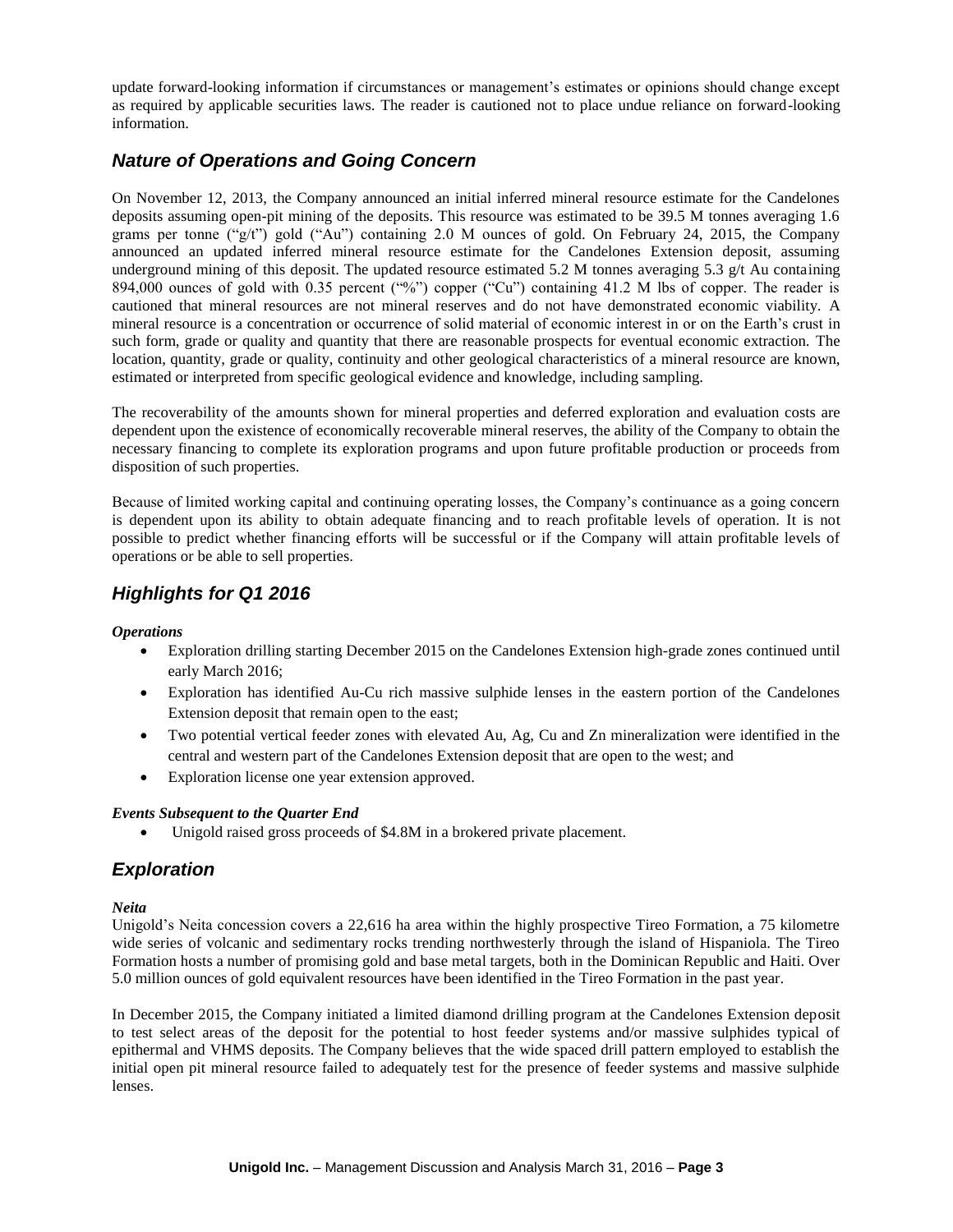As at March 5, 2016, the Company had completed the planned drill program. In all, a total of 15 holes (4,996 metres) were completed at three separate targets. Four holes (1,415 metres) were completed as at December 31, 2015. As at April 26, 2016, results have been received for all holes (UGD PR#'s 2016-01, 02, 03, 04 and 05).

At Target A, at the eastern limit of the mineral resource envelope, drilling intersected two distinct, flat lying lenses of massive to semi-massive, pyrite rich sulphides with elevated gold and copper grades averaging  $+6.0$  g/t Au and +0.6% Cu respectively. Drilling has traced the upper lens of massive sulphide mineralization over a 200 metre length and over 85 metres down dip. The thickness of the massive sulphides ranges from 5 to 30 metres. Most importantly, the massive sulphides remain open to the east, offering an excellent opportunity to increase the size and quality of the mineral resource.

At Target B, in the central portion of the deposit, drilling identified what is interpreted to be a sub-vertical, epithermal feeder system that has been traced over 100 metres vertically and measures 25 metres along strike. The feeder system, with intense quartz flooding, has returned gold grades averaging 6-8 g/t Au with elevated silver, copper and zinc over a  $5 - 10$  metre thickness.

At Target C, the western limit of the deposit, drilling identified what is interpreted to be a second vertical epithermal feeder system with gold grades ranging from 5-8 g/t Au with elevated silver, copper and zinc mineralization associated with barite/quartz veining. This high grade mineralization is open to the west, offering a third target with excellent potential to increase the quantity and quality of the mineral resource.

The results of this targeted exploration program has proven that higher grade mineralization is present and that the historical drill pattern failed to capture the potential associated with this mineralization. High grade gold, silver, copper and zinc mineralization was identified at all three targets tested; three of every four holes drilled intersected elevated gold grades. All three targets remain open, offering excellent targets for future drilling to increase the quantity and quality of the mineral resource.

The targeted exploration program completed in Q1 2016 has isolated what is interpreted to be a structural corridor, plunging at 25 to 30° to the northeast and open in both directions. In addition, the Company has identified several gaps along this trend greater than 10,000 square metres in area that have not been tested with the current drill pattern. These target areas offer immediate opportunities to increase the quantity and quality of the mineral resource.

 $\sigma$ .  $\sigma$   $\sigma$ 

The exploration license for the Neita concession was extended for one additional year in February 2016.

| Completed work: |  |  |
|-----------------|--|--|
|-----------------|--|--|

|                                 | Statistics |                 |
|---------------------------------|------------|-----------------|
| Compilation data                | Q1 2016    | PROJECT TO DATE |
| Drilling $-$ holes              | 11         | 463             |
| Drilling $-$ metres             | 3,581      | 108,385         |
| $Trenching - metres$            |            | 31,559          |
| Geochemical analysis            |            | 142,697         |
| Grab samples                    |            | 10,108          |
| Soil samples                    |            | 32,704          |
| Stream samples                  |            | 884             |
| Induced polarization lines – km |            | 196             |
| Magnetic survey lines $-$ km    |            | 687             |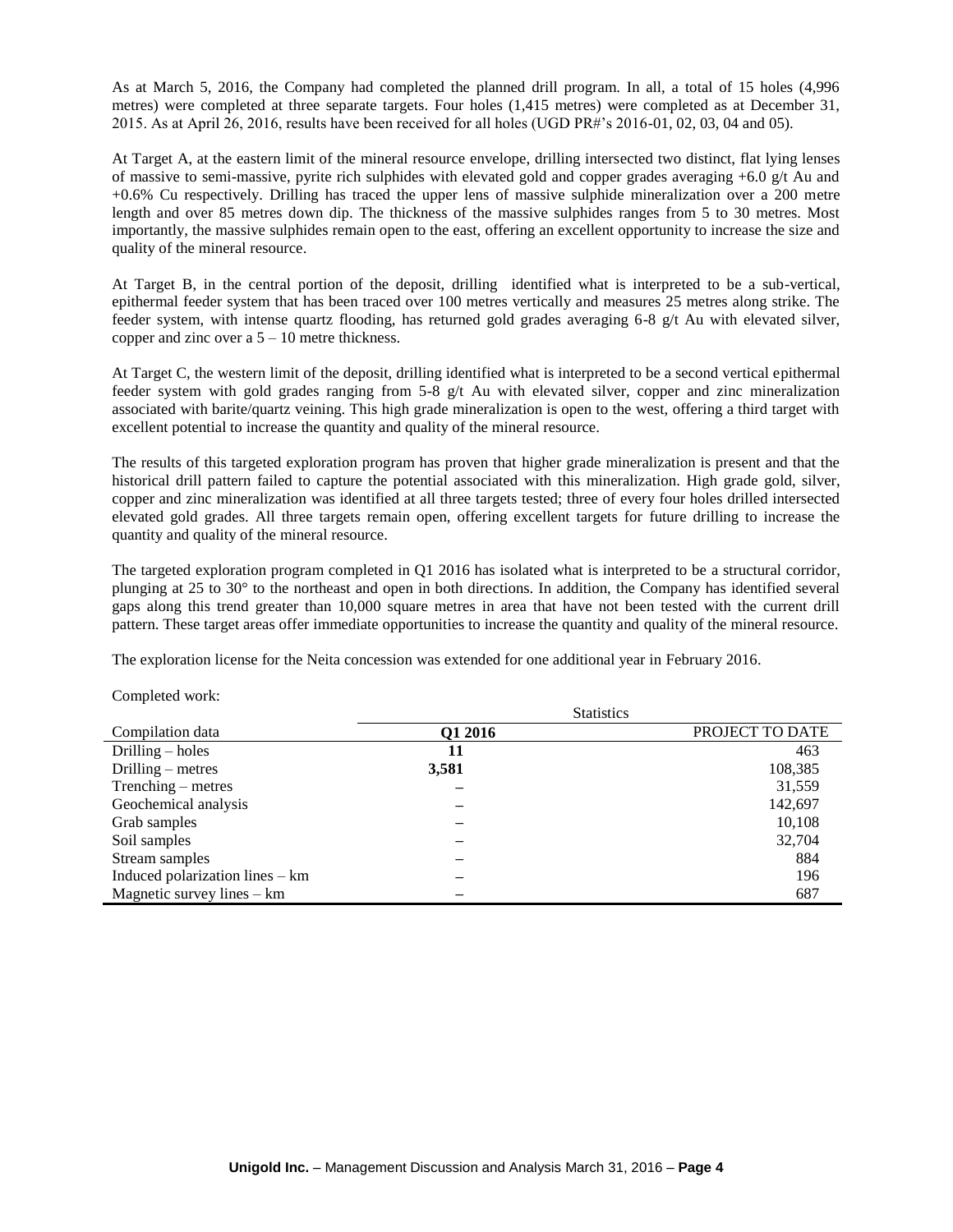The material categories of exploration and evaluation assets are summarized below:

|                                                        |                 | Year to date |                       |
|--------------------------------------------------------|-----------------|--------------|-----------------------|
| As at                                                  | January 1, 2016 | additions    | <b>March 31, 2016</b> |
| Consulting (contract geologists and other technical    |                 |              |                       |
| specialists)                                           | 6,210,221<br>S. | \$42,700     | \$6,252,921           |
| Drilling (including supplies and logistics expenses)   | 12,943,717      | 57,783       | 13,001,500            |
| Field expense (including geochemistry and geophysics)  | 2,220,332       | 4.517        | 2,224,850             |
| Laboratory analysis                                    | 4,439,622       | 66,723       | 4,506,345             |
| Travel                                                 | 1,538,751       | 1,892        | 1,540,643             |
| Wages & salaries                                       | 4,090,043       | 75.156       | 4,165,199             |
| Other (includes legal costs, capitalized depreciation) | 5,693,218       | 122,437      | 5,815,645             |
|                                                        | \$37,135,894    | \$371,209    | \$37,507,102          |

### *Results of Operations*

For the quarter ended March 31, 2016, the Company recorded a loss of \$163,102, or \$0.01 per share, compared with a loss of \$216,715 or \$0.01 per share, in 2015.

The material components of general and administrative expenses are detailed below.

|                               | Three Months Ending March 31, |          |
|-------------------------------|-------------------------------|----------|
|                               | 2016                          | 2015     |
| Rent                          | \$6,163                       | \$12,465 |
| Insurance                     | 4,288                         | 6,888    |
| Computer supplies and support | 4.753                         | 5,238    |
| Other                         | 2,851                         | 4.906    |
| Total                         | \$18,055                      | \$29,497 |

# *Liquidity and Capital Resources*

The Company has no producing properties and, consequently, has no current operating income or cash flow. Financing of the Company's activities to date has been primarily obtained from equity issues. The continuing development of the Company's properties therefore depends on the Company's ability to obtain additional financing.

After four dismal years, the market's appetite for gold bullion and gold has turned around. The price of gold has increased from US\$1,062 at December 31, 2015 to US\$1,237 at March 31, 2016. The stock prices of senior producers have rebounded during the quarter. As a result of the increased market confidence, Unigold was able to raise funds in a brokered private placement. The initial offering announced May 2, 2016 was increased and the overallotment option was fully exercised.

On May 25, 2016, Unigold Inc. closed a private placement of 16,000,000 units of the Company (the "Units") at a price of C\$0.30 per Unit for gross proceeds of C\$4,800,000 (the "Private Placement"). Each Unit consists of one common share of the Company (a "Unit Share") and one common share purchase warrant (a "Warrant"). Each Warrant entitles the holder thereof to purchase one common share of the Company (a "Warrant Share" and together with the Units, Unit Shares, and Warrants, the "Securities") at an exercise price of C\$0.45 at any time prior to May 25, 2018. The Company has the right to accelerate the expiry date of the Warrants on notice to the holders of Warrants if the closing price of the Company's common shares on a stock exchange in Canada is higher than C\$0.90 per common share for more than 20 consecutive trading days at any time after September 26, 2016, in which case the Warrants will expire 30 days after the date on which such notice is given.

In connection with the closing of the Private Placement, the Company issued an aggregate of 1,120,000 broker units (the "Broker Units") and paid an aggregate of \$343,324 in cash to the agents. Each Broker Unit entitles the holder thereof to purchase one unit of the Company until May 25, 2018 at an exercise price of C\$0.30 per unit. Each unit consists of one common share of the Company and one common share purchase warrant of the Company having the same terms as the Warrants.

The Securities, the Broker Units and the securities issuable upon the exercise of the Broker Units are subject to a four month hold period which will expire September 26, 2016.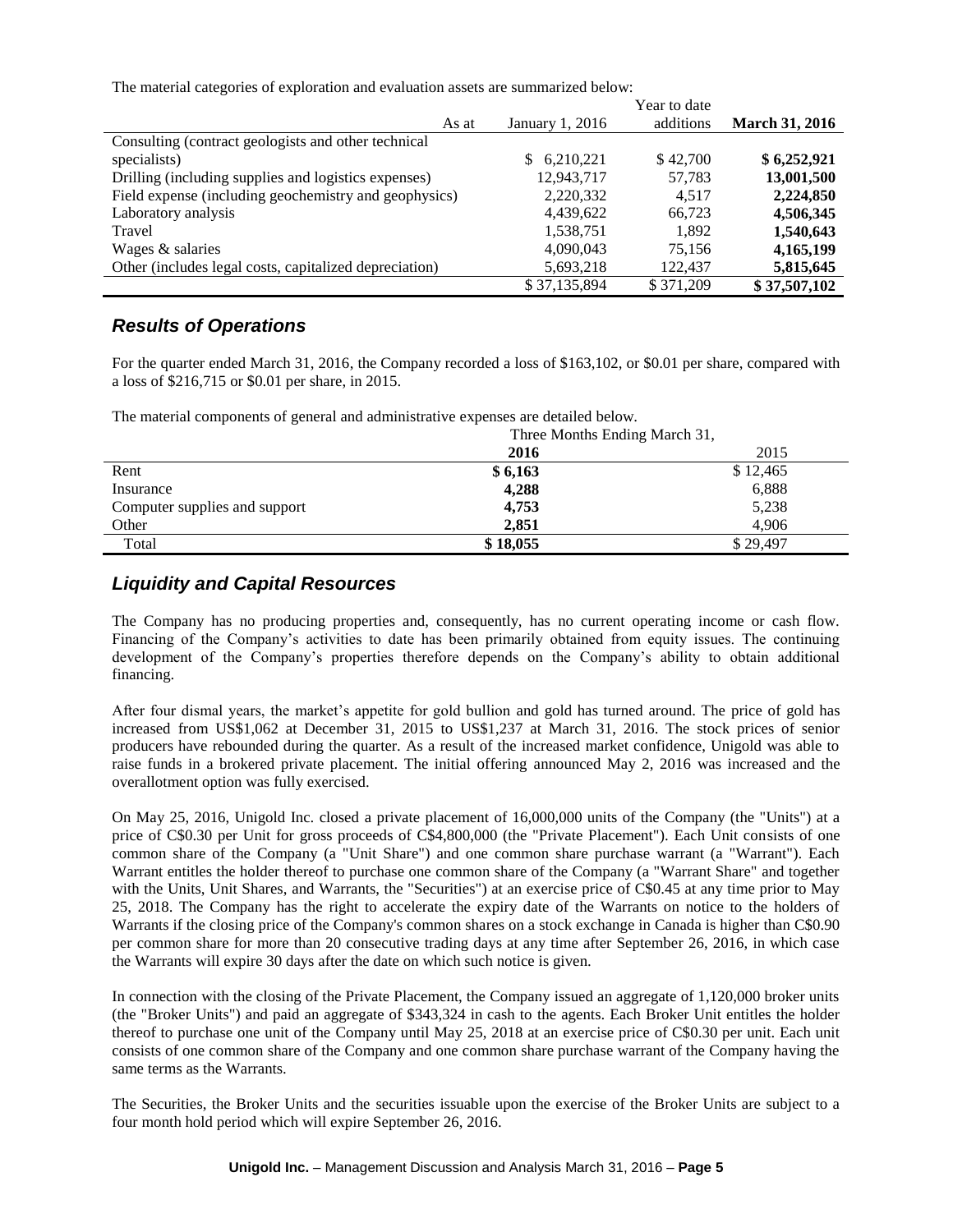The proceeds from the Private Placement will be used to fund the Company's continued exploration and development of its gold assets in the Dominion Republic, and for general working capital purposes.

As of March 31, 2016, the Company had a cash balance of \$163,675 (December 31, 2015– \$596,348) and a working capital deficit of (\$19,165) (December 31, 2015 – \$473,967).

### *Outlook*

Unigold had limited cash available as at March 31, 2016. The May financing will allow Unigold to resume exploration drilling on the Candelones extension high-grade zones at depth and to the East and West. Exploration or in-fill drilling will likely resume during the summer of 2016.

# *Quarterly Financial Information (Unaudited)*

The following table sets out selected financial information derived from the Company's consolidated financial statements for each of the eight most recently completed quarters:

|                                             | 2016                     |        |        | 2015           |                          |        | 2014   |                |
|---------------------------------------------|--------------------------|--------|--------|----------------|--------------------------|--------|--------|----------------|
| (\$ thousands, except per<br>share amounts) | 01                       | O4     | O3     | $\mathcal{D}2$ | O <sub>1</sub>           | 04     | O3     | O <sub>2</sub> |
| Revenue                                     | $\overline{\phantom{0}}$ |        |        |                | $\overline{\phantom{0}}$ | –      |        |                |
| Net loss                                    | (163)                    | (125)  | (309)  | (140)          | (217)                    | (696)  | (262)  | (739)          |
| Net loss per share: Basic<br>and diluted    | (0.01)                   | (0.01) | (0.01) | (0.01)         | (0.00)                   | (0.03) | (0.01) | (0.03)         |
| Acquisition of<br>exploration and           |                          |        |        |                |                          |        |        |                |
| evaluation assets                           | 371                      | 416    | 84     | 71             | 204                      | 547    | 809    | 519            |

The net loss in the fourth quarter of 2014 included cash contract restructuring payments of \$430,459. The second quarter net loss in 2014 included a non-cash write-off of exploration properties which increased the loss by \$445,283. Exploration drilling was suspended Q4 2014 and resumed in Q4 2015 continuing into Q1 2016 which is the reason for the changes in the exploration and evaluation assets.

# *Related Party Transactions*

Included in the accounts for the periods ended March 31, 2016 and 2015 are payments made to officers, directors and corporations under the control or significant influence of officers and directors of the Company as follows:

|                                            | Three months ended March 31, |          |  |
|--------------------------------------------|------------------------------|----------|--|
|                                            | 2016                         | 2015     |  |
| Management services fees paid to           |                              |          |  |
| corporations controlled by or under        |                              |          |  |
| significant influence of an officer of the |                              |          |  |
| Company                                    | \$48,125                     | \$8.000  |  |
| Professional fees paid to officers or      |                              |          |  |
| former officers                            | 45,500                       | 71.449   |  |
|                                            | \$93,625                     | \$79,449 |  |

These transactions were in the normal course of operations and were measured at the exchange amount which is the amount of consideration established and agreed to by the related parties. These transactions were in the normal course of operations and were measured at the exchange amount which is the amount of consideration established and agreed to by the related parties.

# *Commitments, Contingencies and Contractual Obligations*

The Company's exploration activities are subject to various federal, provincial and international laws and regulations governing the protection of the environment. These laws and regulations are continually changing and generally becoming more restrictive. The Company conducts its operations so as to protect public health and the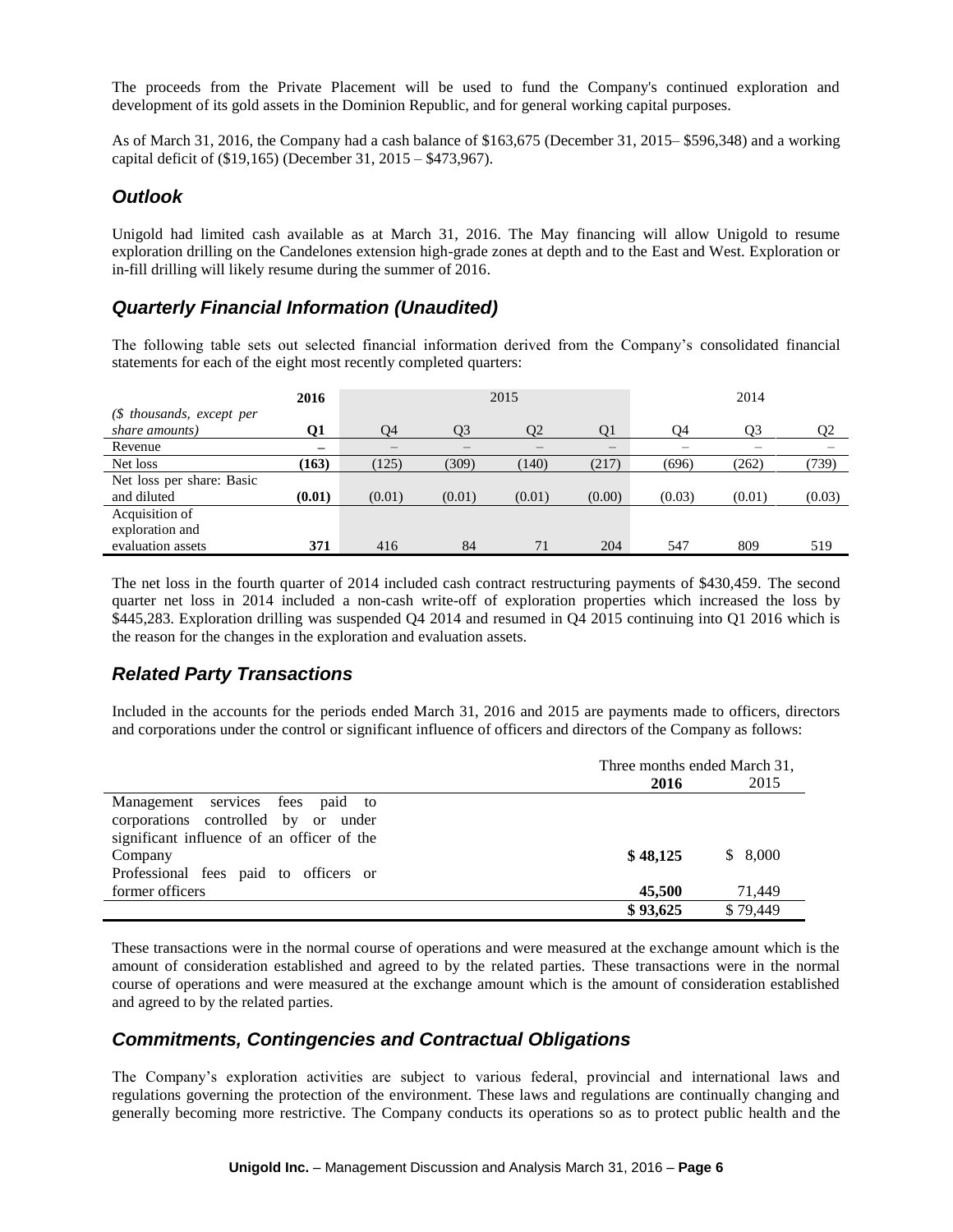environment and believes its operations are materially in compliance with all applicable laws and regulations. The Company has made, and expects to make in the future, expenditures to comply with such laws and regulations.

Minimum contractual payments over the next five years are as follows:

| Year         | Total     | 2016      | 2017       | 2018                     | 2019                     | 2020   |
|--------------|-----------|-----------|------------|--------------------------|--------------------------|--------|
| Office lease | 4.500     | 4.500     | ιIJ        |                          | $\overline{\phantom{0}}$ | –<br>Ψ |
| Services     | 136.000   | 135.000   | $000$ .    | $\overline{\phantom{0}}$ | -                        | -      |
|              | \$140,500 | \$141,000 | 000,1<br>◡ |                          | $\overline{\phantom{0}}$ | –<br>◡ |

### *Trend Information*

There are no major trends that are anticipated to have a material effect on the Company's financial condition and results of operations in the near future.

### *Off-Balance Sheet Arrangements*

The Company has no off-balance sheet arrangements, no capital lease agreements and no long-term debt obligations.

# *Proposed Transactions*

There are no proposed transactions that will materially affect the performance of the Company. As is typical of the gold exploration sector, Unigold is continually reviewing potential property acquisition, investment and joint venture transactions and opportunities

# *Critical Accounting Policies and Estimates*

The Company prepares its consolidated financial statements in accordance with IFRS. The most significant accounting estimates are the policy of capitalizing exploration costs on its properties and the valuation of such properties; and the stock-based compensation calculation.

The Company reviews its portfolio of exploration properties on an annual basis to determine whether a write-down of the capitalized cost of any property is required. The recoverability of the amounts shown for exploration properties and deferred exploration and evaluation assets is dependent on the existence of economically recoverable reserves, and the ability to obtain financing to complete the development of such reserves.

The Company uses the Black-Scholes model to determine the fair value of options and warrants. The main factor affecting the estimates of stock-based compensation is the stock price volatility used. The Company uses the historical price data and comparables in the estimate of future volatilities.

### *Risks and Uncertainties*

At the present time, Unigold does not hold any interest in a mining property in production. The Company's viability and potential successes lie in its ability to develop, exploit and generate revenue out of mineral deposits. Revenues, profitability and cash flow from any future mining operations involving the Company will be influenced by precious and/or base metal prices and by the relationship of such prices to production costs. Such prices have fluctuated widely and are affected by numerous factors beyond the Company's control.

### *Nature of Mineral Exploration and Development Projects*

Mineral exploration is highly speculative in nature, involves many risks and frequently is non-productive. There is no assurance that exploration efforts will be successful. The exploration and development of mineral deposits involves significant financial and other risks over an extended period of time, which even a combination of careful evaluation, experience, and knowledge may not eliminate. Few mining properties that are explored are ultimately developed into producing mines. Major expenses are required to establish reserves by drilling and to construct mining and processing facilities. Large amounts of capital are frequently required to purchase necessary equipment. It is impossible to ensure that the current or proposed exploration programs on properties in which the Company has an interest will result in profitable commercial mining operations.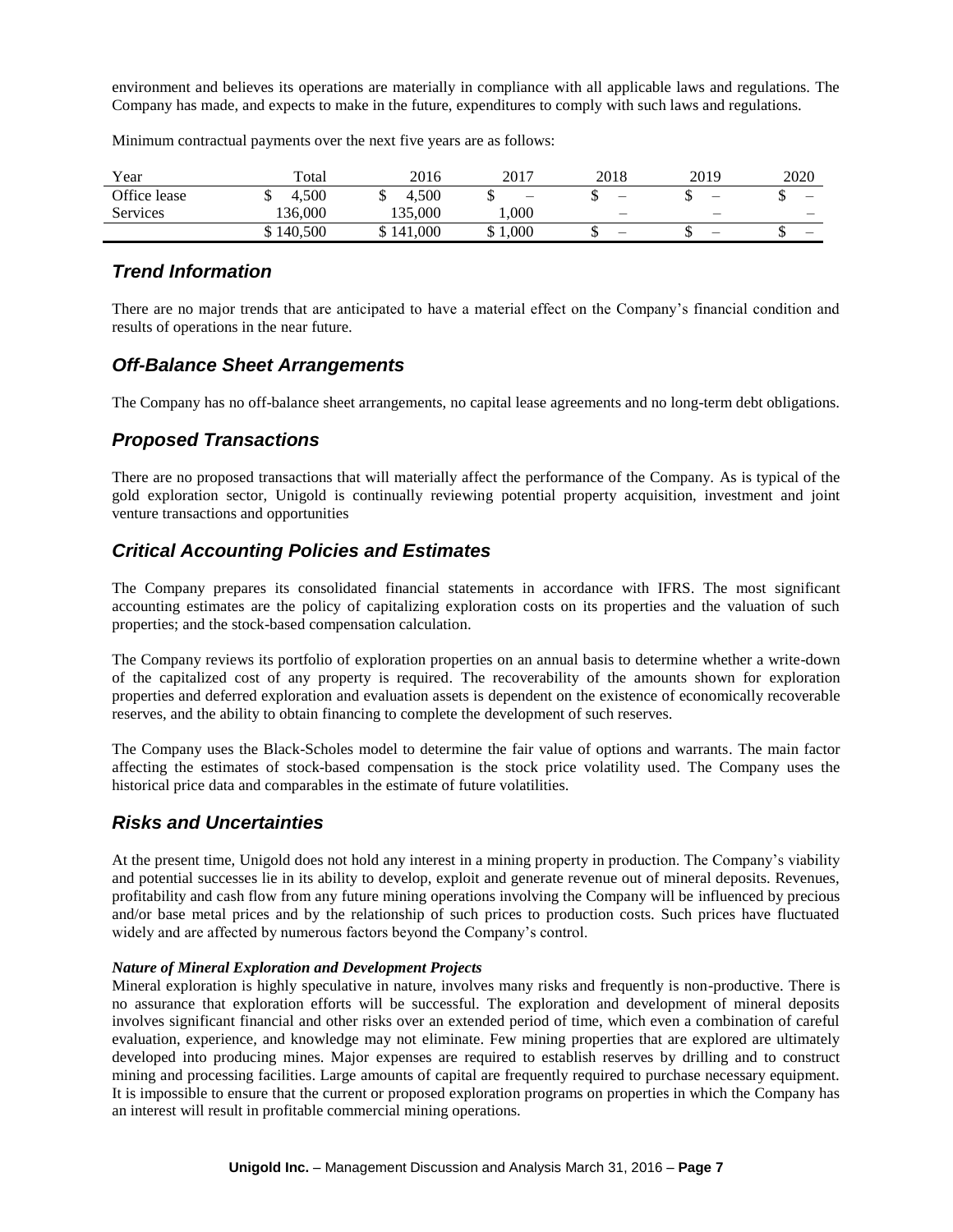Success in establishing mineral reserves through exploration is the result of a number of factors, including the quality of management, the Company's level of geological and technical expertise, the quality of land available for exploration and other factors. Once mineralization is discovered, it may take several years in the initial phases of drilling until production is possible, during which time the economic feasibility of production may change. Substantial expenditures are required to establish proven and probable reserves through drilling, to determine the optimal metallurgical process to extract the metals from the ore and, in the case of new properties, to construct mining and processing facilities. Whether a deposit will be commercially viable depends on a number of factors, including the particular attributes of the deposit, such as its size and grade, costs and efficiencies of the recovery methods that can be employed, proximity to infrastructure, financing costs and governmental regulations, including regulations relating to prices, taxes, royalties, infrastructure, land use, importing and exporting of gold or silver, and environmental protection. The effect of these factors cannot be accurately predicted, but the combination of these factors may result in the Company not receiving an adequate return on its invested capital. Because of these uncertainties, no assurance can be given that exploration programmes will result in the establishment or expansion of resources or reserves.

#### *The Corporation's Properties Are Subject to Title Risks*

The Company has taken all reasonable steps to ensure that it has proper title to its properties. However, the Company cannot provide any guarantees that there are no prior unregistered agreements, claims or defects that may result in the Company's title to its properties being challenged. A successful challenge to the precise area and location of these claims could result in the Company being unable to operate on its properties as anticipated or being unable to enforce its rights with respect to its properties which could have a material and adverse effect on the Company's future cash flows, earnings, results of operations and financial condition.

#### *The Company and Its Projects Are Subject to Risks of Operating in Foreign Countries*

The Company's projects are subject to the risks of operating in foreign countries. The Company's foreign operations and investments and its ability to carry on its business in the normal course may be adversely affected by political and economic considerations such as civil unrest, war (including in neighbouring states), terrorist actions, labour disputes, corruption, sovereign risk, political instability, the failure of foreign parties, courts or governments to honour or enforce contractual relations, changing government regulations with respect to mining (including environmental requirements, taxation, land tenure, foreign investments, income repatriation and capital recovery), fluctuations in currency exchange and inflation rates, import and export restrictions, challenges to the Company's title to properties or mineral rights, problems renewing licenses and permits, opposition to mining from environmental or other non-governmental organizations, increased financing costs, instability due to economic under-development, inadequate infrastructure, and the expropriation of property interests. In addition, the enforcement by Unigold of its legal rights to exploit its properties or to utilize its permits and licenses may not be recognized by the court systems in the Dominican Republic. The occurrence of one or more of these risks could have a material and adverse effect on the viability and financial performance of its foreign operations, which could have a material and adverse effect on the Company's future cash flows, earnings, results of operations and financial condition. Any of these events could also result in conditions that delay or prevent the Company from exploring or developing its properties even if economic quantities of minerals are found.

#### *Financing Risk*

To fund future investments in its mineral properties the Company requires capital. The Company may not have sufficient internally generated cash flow and working capital and may have to access the capital markets. Subject to economic conditions at the time, there can be no assurance the Company would be able to raise additional debt or equity financing on acceptable terms. If the Company cannot finance its future projects it could have a material and adverse effect on the Company's future cash flows, earnings, results of operations and financial condition.

### *Environmental Matters*

In the risks section above, reference was made to several risks impacting on environment matters. Unigold believes that it is in compliance with all environmental regulations in the Dominican Republic and has made no provision for environmental remediation costs as such costs are believed to be immaterial.

# *Corporate Social Responsibility ("CSR"), Safety, Health and Environment.*

The Company engages in and adheres to the principles of sound Corporate Social Responsibility with the local communities and people where it operates. While the company recognizes that the funds to achieve these goals are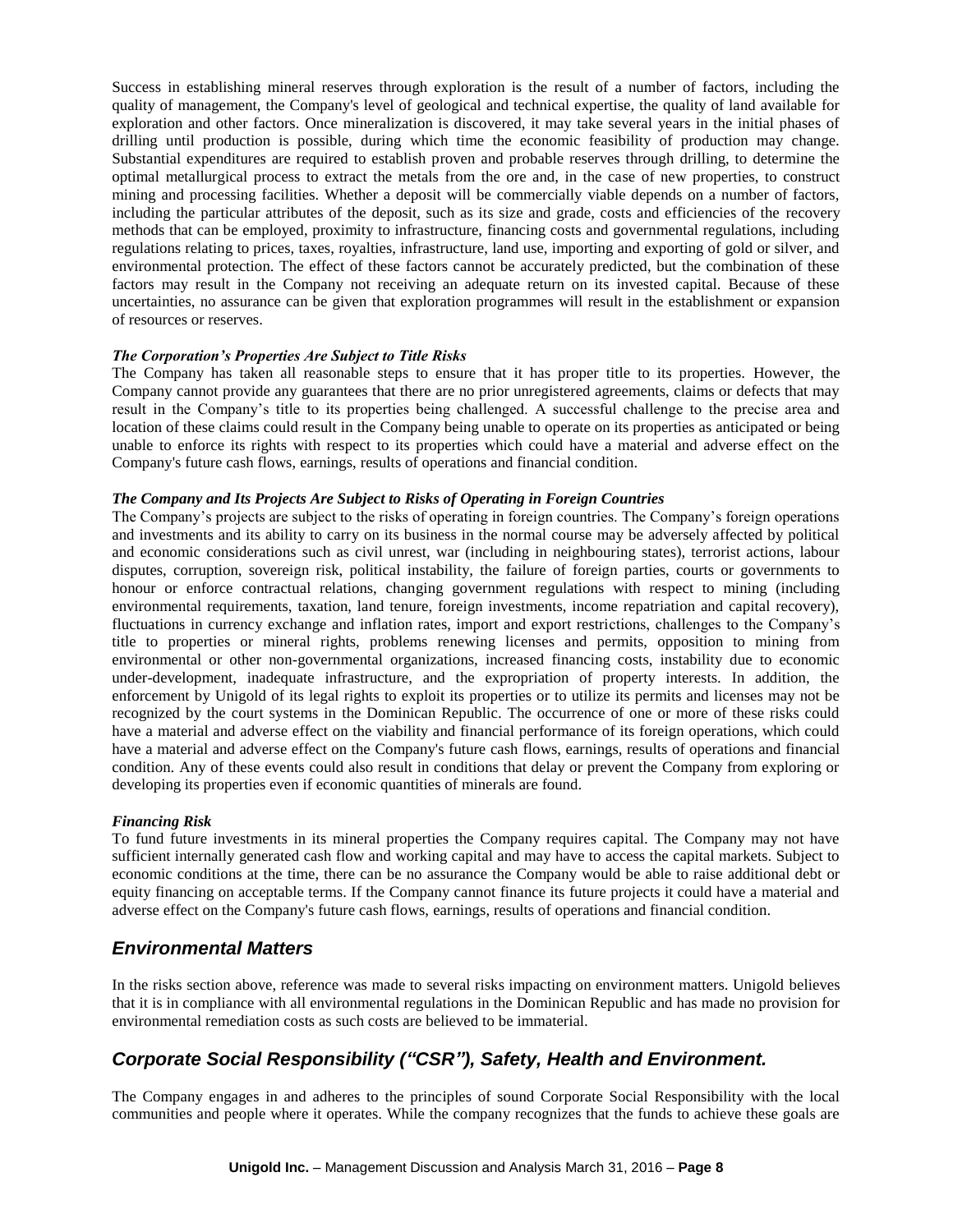derived from shareholders investment in the company, it also believes that those same shareholders recognize that pragmatic and cost effective CSR activity benefits all stakeholders and enables ongoing field activity with the support of local leaders, government, landowners and the community in general.

There were no lost time accidents during the period. There were no reportable environmental compliance events during the period.

# *Future Accounting Changes*

#### *Accounting standards and interpretations issued but not yet adopted*

Certain new standards, interpretations, amendments and improvements to existing standards are not yet effective for the period ended March 31, 2016, and have not been applied in preparing these unaudited, condensed consolidated interim financial statements as follows:

- IFRS 9, *Financial Instruments*, addresses the classification and measurement of financial assets;and
- IFRS 16 *Leases* requires that leases over one year in length be recorded as a liability. IFRS 16 states that upon lease commencement a lessee recognises a right-of-use asset and a lease liability. The right-of-use asset is initially measured at the amount of the liability plus any initial direct costs. After lease commencement, the lessee shall measure the right-of-use asset at cost less accumulated depreciation and accumulated impairment.

These standards are being evaluated to determine their impact on the unaudited, condensed consolidated interim financial statements financial statements of the Company. IFRS 9 is effective for the Company's fiscal year starting January 1, 2018. IFRS 16 is effective for annual periods beginning on or after January 1, 2019.

### *Financial Instruments*

#### *Fair Value*

IFRS requires that the Company disclose information about the fair value of its financial assets and liabilities. The carrying amounts for cash and cash equivalents, sundry receivables, accounts payable and accrued liabilities on the Statements of Financial Position approximate fair value because of the limited term of these instruments. Fair value estimates are made at the statement of financial position date based on relevant market information and information about the financial instrument. These estimates are subjective in nature and involve uncertainties in significant matters of judgment and therefore cannot be determined with precision. Changes in assumptions could significantly affect these estimates.

### *Credit Risk*

Credit risk is the risk of loss associated with a counterparty's inability to fulfill its payment obligations. The Company's credit risk is primarily attributable to cash, other receivables, other financial assets and other investments. Cash is held with reputable Canadian financial institutions, from which management believes the risk of loss to be minimal. Financial instruments included in other receivables consist of harmonized sales tax due from the Federal Government of Canada. Other receivables are in good standing as of March 31, 2016. Management believes that the credit risk concentration with respect to financial instruments included in other receivables is minimal.

### *Liquidity Risk*

As of March 31, 2016, the Company has a cash balance of \$163,675 (December 31, 2015– \$596,348) to settle current accounts payable and accrued liabilities of \$201,772 (December 31, 2015 – \$154,932). The Company's other current assets consist of other receivables of \$8,770 (December 31, 2015 – \$8,608) and other financial assets and prepaids of \$10,162 (December 31, 2015 – \$23,943).

#### *Market Risk*

At the present time, the Company does not hold any interest in a mining property that is in production. The Company's viability and potential success depends on its ability to develop, exploit, and generate revenue from the development of mineral deposits. Revenue, cash flow, and profits from any future mining operations in which the Company is involved will be influenced by precious and/or base metal prices and by the relationship of such prices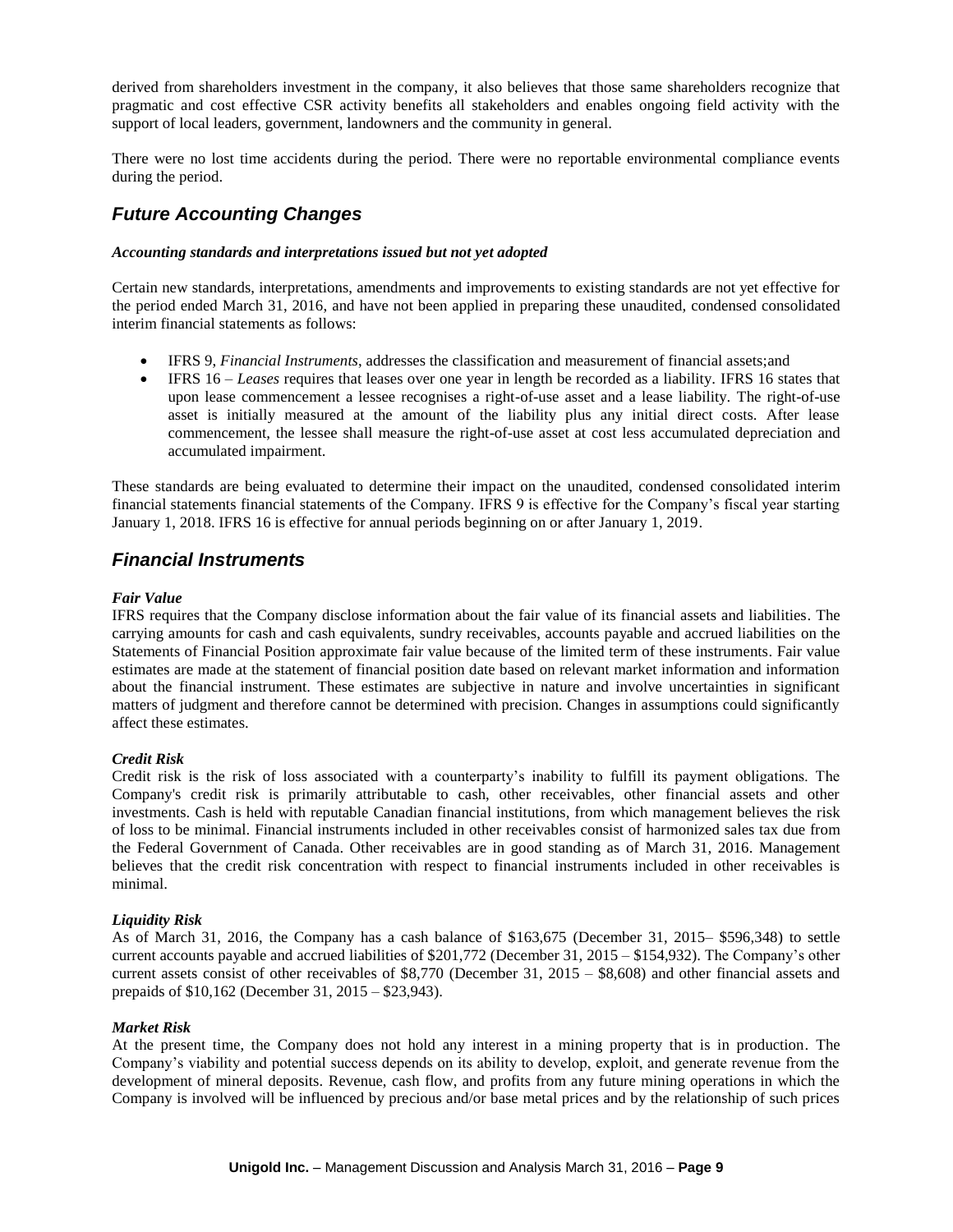to production costs. Such prices can fluctuate widely and are affected by numerous factors beyond the Company's control.

#### *Foreign Exchange Risk*

The Company's financings are in Canadian dollars. Certain of the Company's transactions with its subsidiary, Unigold Dominicana, S.R.L. are incurred in foreign currencies and are therefore subject to gains or losses due to fluctuations in exchange rates. The Company is therefore subject to foreign exchange risk. . As at March 31, 2016, the Company had cash balances of \$12,921 (December 31, 2015 – \$14,713) in United States dollars. U.S. \$ accounts payable as at March 31, 2015 were U.S. \$nil (December 31, 2014 – U.S. \$nil).

#### *Interest Rate Risk*

The Company's current policy is to invest excess cash in investment-grade short-term deposit certificates issued by its financial institutions. The Company periodically monitors the investments it makes and is satisfied with the creditworthiness of its financial institutions. As of March 31, 2016, interest rate risk is minimal since the Company has no interest-bearing debt instruments.

#### *Commodity Price Risk*

The ability of the Company to develop its properties and the future profitability of the Company is directly related to the market price of certain minerals.

#### *Sensitivity Analysis*

The Company is exposed to foreign currency risk of fluctuations on financial instruments that are denominated in U.S. dollars and the Dominican Republic Peso related to cash balances, other investments and accounts payable. Sensitivity to a plus or minus 5% change in the foreign exchange rate would not have resulted in a significant fluctuation in loss for the period ended March 31, 2016. The Company does not undertake currency hedging activities to mitigate its foreign currency risk.

#### *Capital Management*

Unigold considers its capital structure to consist of total equity attributable to equity holders of the Company. The Company manages its capital structure and makes adjustments to it, in order to have the funds available to support is exploration and corporate activities. The Company's objective in managing capital is to safeguard its ability to operate as a going concern. The Company is in the development stage and as such is dependent on external financing. In order to carry out planned exploration and development, and pay for administrative and operating costs, the Company will spend its existing working capital. The Company's objective when managing capital is to safeguard the Company's ability to continue as a going concern in order to pursue the exploration of its exploration properties and maximize shareholder returns. The Company satisfies its capital requirements through careful management of its cash resources and by equity issues, as necessary, based on the prevalent economic conditions of both the industry and the capital markets and the underlying risk characteristics of the related assets. Management reviews its capital management approach on an ongoing basis. The Company is not subject to externally imposed capital requirements.

# *Report on Internal Control over Financial Reporting and Disclosure Controls and Procedures*

In connection with Exemption Orders issued in November 2007 by each of the British Columbia Securities Commission and Ontario Securities Commission, the Chief Executive Officer and Chief Financial Officer of the Company have filed a Venture Issuer Basic Certificate with respect to the financial information contained in the unaudited, condensed consolidated interim financial statements and the accompanying related MD&A. In contrast to the certificate under National Instrument 52-109 (Certification of Disclosure in Issuer's Annual and Interim Filings) ("NI 52-109"), the Venture Issuer Basic Certificate does not include representations relating to the establishment and maintenance of disclosure controls and procedures and internal control over financial reporting, as defined in NI 52-109. For further information the reader should refer to the Venture Issuer Basic Certificates filed by the Company with the Annual Filings on SEDAR at www.sedar.com. Management believes that based upon the evaluations and actions taken to date, reasonable assurance can be provided that there is no material misstatement of the financial results reported as of March 31, 2016.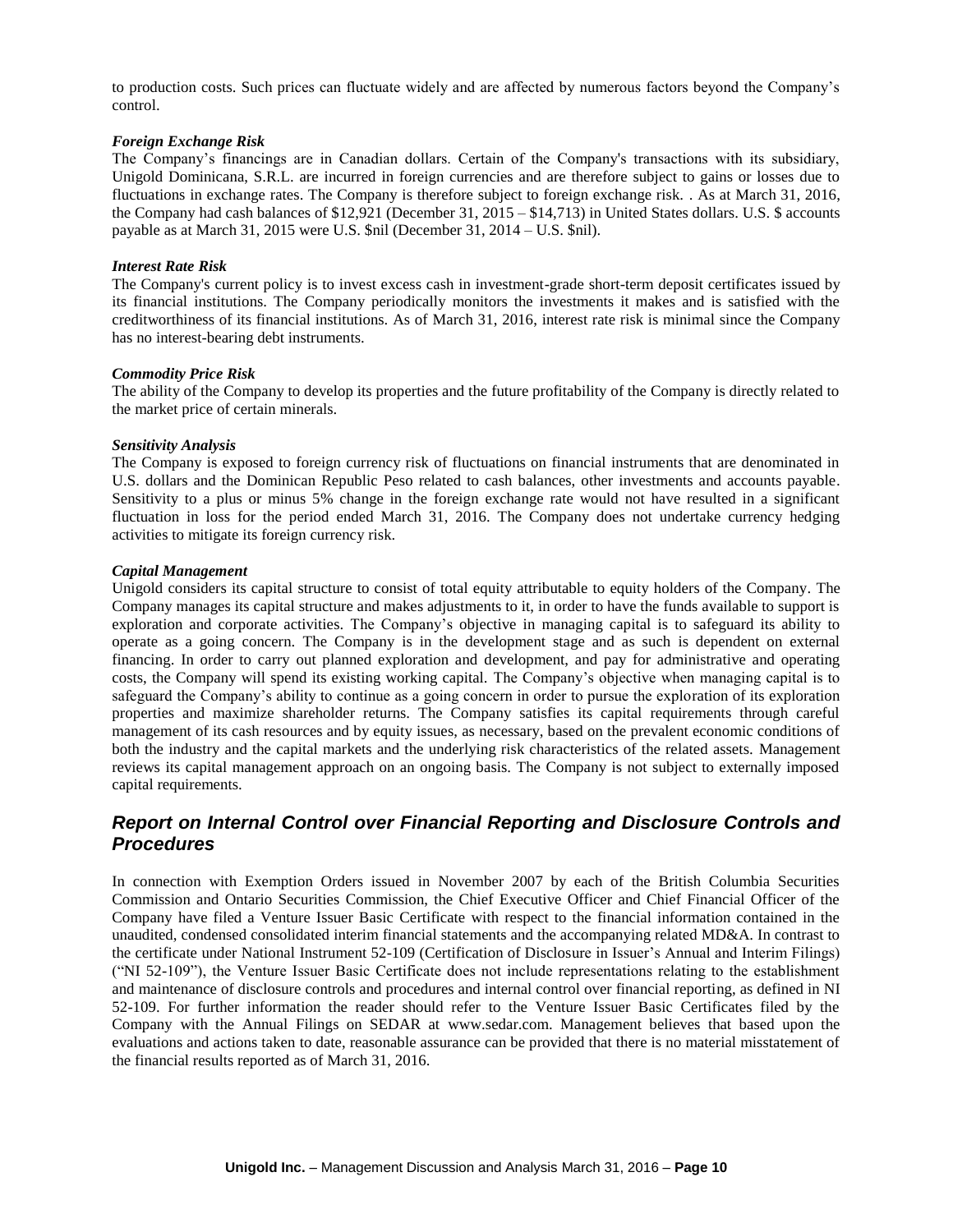# *Outstanding Share Data*

| Details about the Company's outstanding common shares as at May 26, 2015 are as follows: |            |
|------------------------------------------------------------------------------------------|------------|
| Common shares issued and outstanding                                                     | 45.471.309 |
| Potential issuance of common shares – warrants                                           | 18,620,000 |
| Stock options issued to directors, employees, officers and consultants                   | 2.507.500  |
|                                                                                          |            |

# *Qualified Person*

The foregoing scientific and technical information has been prepared or reviewed by Wes Hanson, P.Geo., the Chief Operating Officer of the Company. He also supervises all work associated with the Company's exploration programs in the Dominican Republic. Mr. Hanson is a "qualified person" within the meaning of National Instrument 43-101. W. Lewis P. Geo. and A. San Martin MAusIMM(CP), both employed by Micon have reviewed and approved statements associated with the mineral resource estimates.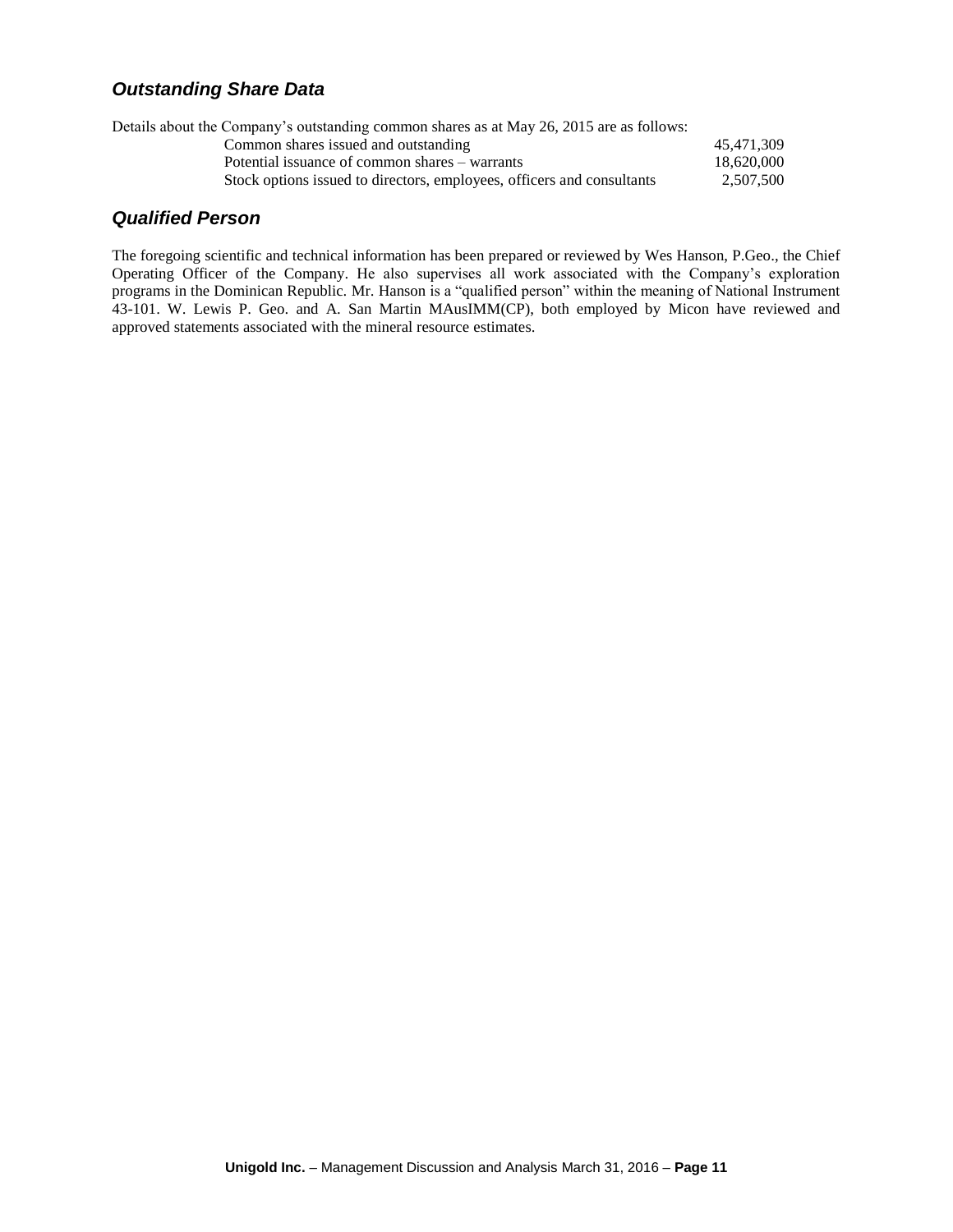# **CONDENSED CONSOLIDATED INTERIM FINANCIAL STATEMENTS**

For the Three Months Ended March 31, 2016 and 2015 Expressed in Canadian Dollars Unaudited

The accompanying unaudited condensed interim financial statements of Unigold Inc. have been prepared by and are the responsibility of management. The unaudited condensed interim financial statements have not been reviewed by Unigold's auditors.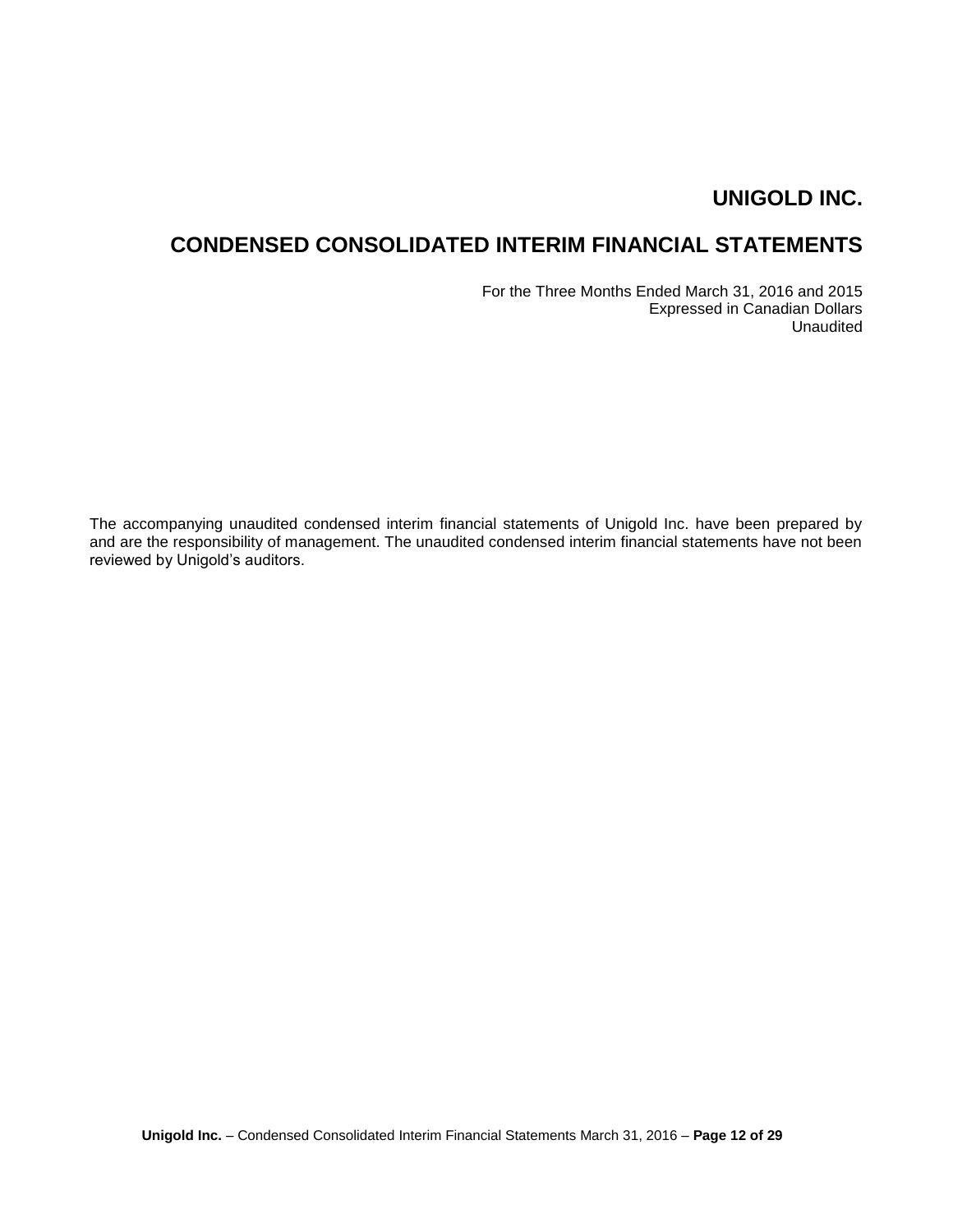# *CONDENSED CONSOLIDATED INTERIM STATEMENTS OF FINANCIAL POSITION*

*(Expressed in Canadian Dollars)*

|                                                          | <b>March 31, 2016</b> |                   |
|----------------------------------------------------------|-----------------------|-------------------|
| As at,                                                   | (unaudited)           | December 31, 2015 |
| <b>Assets</b>                                            |                       |                   |
| <b>Current assets</b>                                    |                       |                   |
| Cash                                                     | \$163,675             | \$596,348         |
| Other receivables                                        | 8,770                 | 8,608             |
| Other financial assets and prepaids                      | 10,162                | 23,943            |
| Total current assets                                     | 182,607               | 628,899           |
| <b>Non-current assets</b>                                |                       |                   |
| Property, plant and equipment (Note 6)                   | 668,709               | 709,787           |
| Exploration properties (Note 7)                          | 283,747               | 283,747           |
| Exploration and evaluation assets (Note 7)               | 37,507,103            | 37,135,894        |
|                                                          |                       |                   |
| <b>Total assets</b>                                      | \$38,642,166          | \$38,758,327      |
|                                                          |                       |                   |
| <b>Liabilities</b>                                       |                       |                   |
| <b>Current liabilities</b>                               |                       |                   |
| Accounts payable and accrued liabilities                 | \$201,773             | \$154,932         |
| <b>Total liabilities</b>                                 | 201,773               | 154,932           |
|                                                          |                       |                   |
| Equity attributable to shareholders of the Company       |                       |                   |
| Share capital ( <i>Note</i> $8(a)$ )                     | 55,075,544            | 55,075,544        |
| Reserve for warrants (Note $8(b)$ )                      | 1,099,080             | 1,099,080         |
| Reserve for share-based payments (Note $8(c)$ )          | 1,304,771             | 1,304,771         |
| Accumulated deficit                                      | (19, 041, 833)        | (18, 878, 831)    |
| Total equity attributable to shareholders of the Company | 38,437,562            | 38,600,564        |
|                                                          |                       |                   |
| Non-controlling interest                                 | 2,831                 | 2,831             |
|                                                          |                       |                   |
| <b>Total equity</b>                                      | 38,440,393            | 38,603,395        |
|                                                          |                       |                   |
| <b>Total liabilities and equity</b>                      | \$38,642,166          | \$38,758,327      |

Nature of operations *(Note 1)* Going concern *(Note 2)* Commitments and contingencies *(Notes 7 and 16)* Subsequent event *(Note 18)*

Approved on Behalf of the Board:

s/ Joseph Del Campo s/ Joseph Hamilton Director Director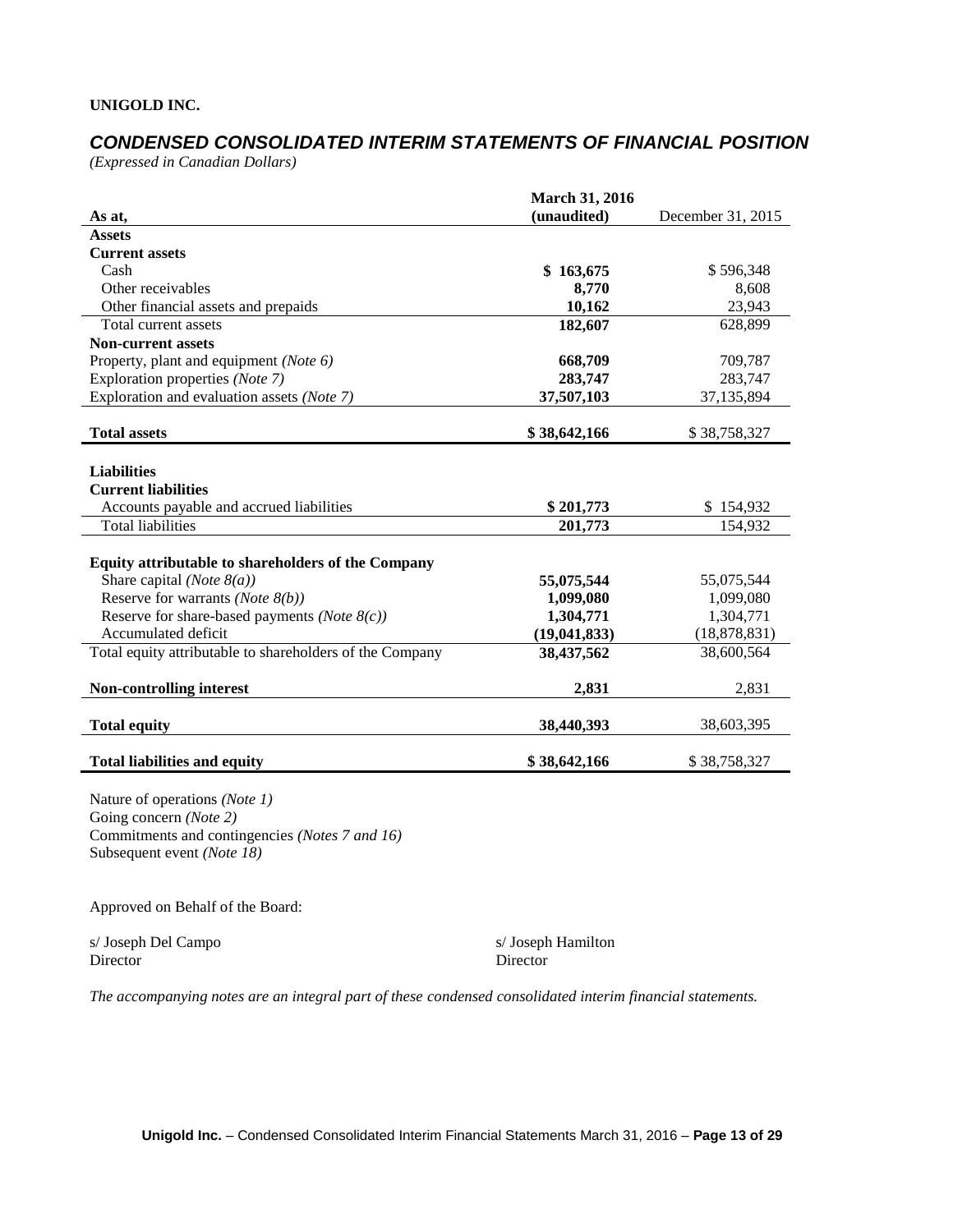# *CONDENSED CONSOLIDATED INTERIM STATEMENTS OF CHANGES IN SHAREHOLDERS' EQUITY*

*(Unaudited-Expressed in Canadian Dollars)*

|                                   |            | Share capital | Other reserves |                |             | Accumulated       | Equity          |
|-----------------------------------|------------|---------------|----------------|----------------|-------------|-------------------|-----------------|
|                                   | Number     |               |                | Share-based    | Total other | Deficit           | attributable to |
|                                   | of shares  | Amount        | Warrants       | payment        | reserves    |                   | shareholders    |
| Balance, January 1, 2016          | 29,471,309 | \$55,075,544  | \$1,099,080    | \$1,304,771    | \$2,403,851 | \$(18,878,831)    | \$38,600,564    |
| Share-based payment               |            |               |                |                |             |                   |                 |
| Transfer to deficit on expiry     |            |               |                |                |             |                   |                 |
| Net loss for the period           |            |               |                |                |             | (163,002)         | (163,002)       |
| <b>Balance March 31, 2016</b>     | 29,471,309 | \$55,075,544  | \$1,099,080    | \$1,304,771    | \$2,403,851 | \$(19,041,833)    | \$38,437,562    |
|                                   |            |               |                |                |             |                   |                 |
|                                   |            | Share capital |                | Other reserves |             | Accumulated       | Equity          |
|                                   | Number     |               |                | Share-based    | Total other | Deficit           | attributable to |
|                                   | of shares  | Amount        | Warrants       | payment        | reserves    |                   | shareholders    |
| Balance, January 1, 2015          | 24,371,309 | \$54,094,860  | \$1,389,382    | \$2,446,170    | \$3,835,552 | \$ (19,670,493)   | \$38,259,919    |
| Transfer to deficit on expiry     |            |               |                | (881, 123)     | (881, 123)  | 881,123           |                 |
| Net loss for the period           |            |               |                |                |             | (216,715)         | (216,715)       |
| <b>Balance March 31, 2015</b>     | 24,371,309 | \$54,094,860  | \$1,389,382    | \$1,565,047    | \$2,954,429 | \$ (19,006,085)   | \$38,043,204    |
| Transfer to deficit on expiry     |            |               |                | (5,665)        | (5,665)     | 5,665             |                 |
| Private placement                 | 5,100,000  | 1,020,000     |                |                |             |                   | 1,020,000       |
| Net loss for the period           |            |               |                |                |             | (139, 736)        | (139, 736)      |
| Balance June 30, 2015             | 29,471,309 | \$55,114,860  | \$1,389,382    | \$1,559,382    | \$2,948,764 | \$ (19,140,156)   | \$38,923,468    |
| Share issue costs                 |            | (39,316)      |                |                |             |                   | (39,316)        |
| Share based compensation          |            |               |                | 151,864        | 151,864     |                   | 151,864         |
| Net loss for the period           |            |               |                |                |             | (308, 542)        | (308, 542)      |
| <b>Balance September 30, 2015</b> | 29,471,309 | \$55,075,544  | \$1,389,382    | \$1,711,246    | \$3,100,628 | \$ (19, 448, 698) | \$38,727,474    |
| Transfer to deficit on expiry     |            |               | (290, 302)     | (406, 475)     | (696, 777)  | 696,777           |                 |
| Net loss for the period           |            |               |                |                |             | (126,910)         | (126,910)       |
| Balance, December 31, 2015        | 29,471,309 | \$55,075,544  | \$1,099,080    | \$1,304,771    | \$2,403,851 | \$(18,878,831)    | \$38,600,564    |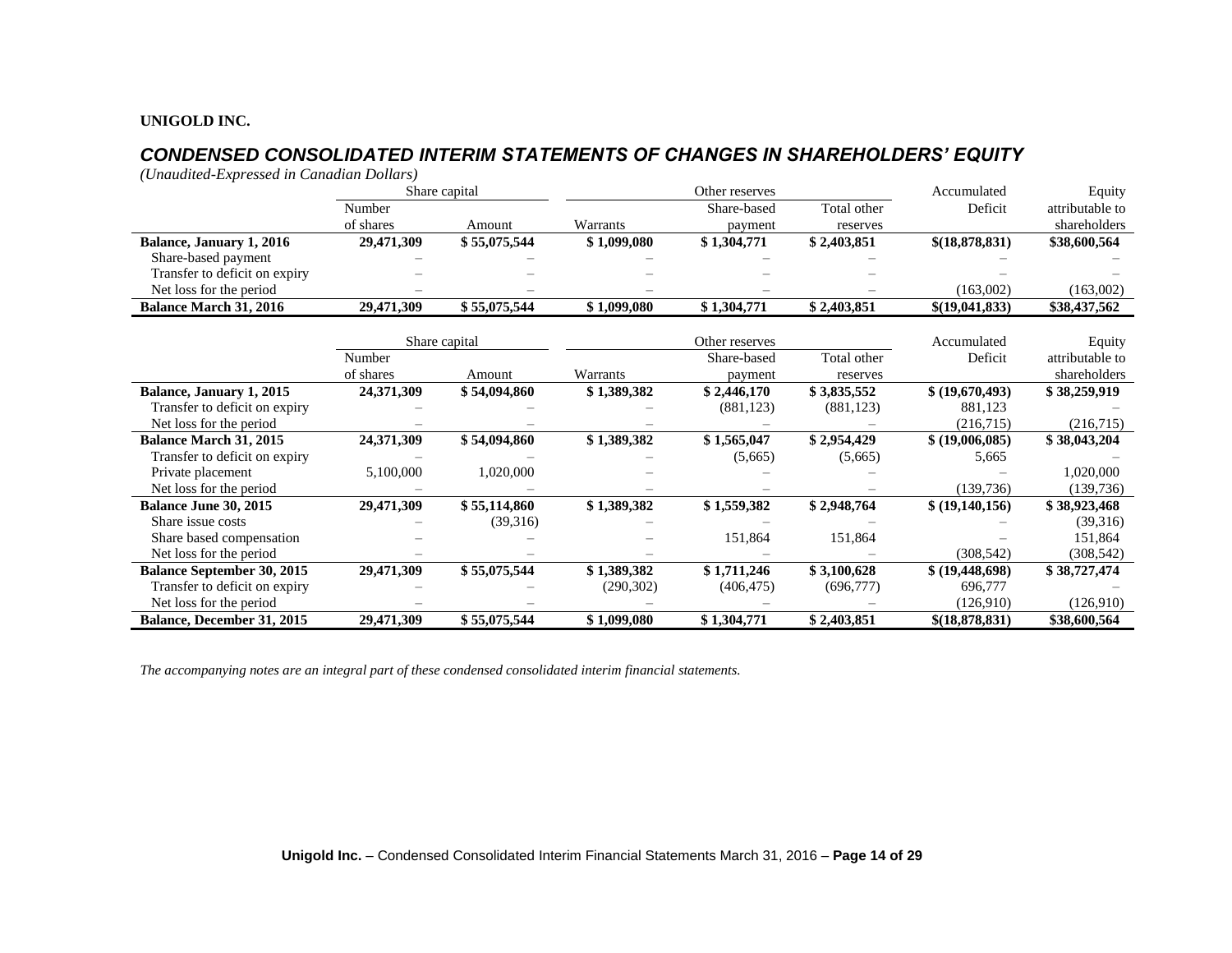# *CONDENSED CONSOLIDATED INTERIM STATEMENTS OF COMPREHENSIVE LOSS*

*(Unaudited-Expressed in Canadian Dollars)* 

|                                                   | Three months ended March 31, |             |
|---------------------------------------------------|------------------------------|-------------|
|                                                   | 2016                         | 2015        |
| <b>Operating expenses</b>                         |                              |             |
| Compensation (Note 11)                            | \$78,475                     | \$36,633    |
| Professional and consulting fees                  | 15,026                       | 123,478     |
| Travel and business development                   | 7,899                        | 12,643      |
| Listing and shareholder information               | 11,256                       | 25,009      |
| General and administrative expenses               | 18,055                       | 29,497      |
| Amortization                                      | 266                          | 880         |
| Loss on disposal of property, plant               | 4,608                        |             |
| and equipment                                     |                              |             |
| Foreign exchange loss (gain)                      | 27,428                       | (9,519)     |
| Net loss for the period before the                |                              |             |
| undernoted                                        | (163, 013)                   | (218,621)   |
| Investment income                                 | 11                           | 1,905       |
| Total loss and comprehensive loss for             |                              |             |
| the period                                        | \$ (163,002)                 | \$(216,715) |
|                                                   |                              |             |
| Net loss per share - basic & diluted<br>(Note 10) | \$ (0.01)                    | \$ (0.01)   |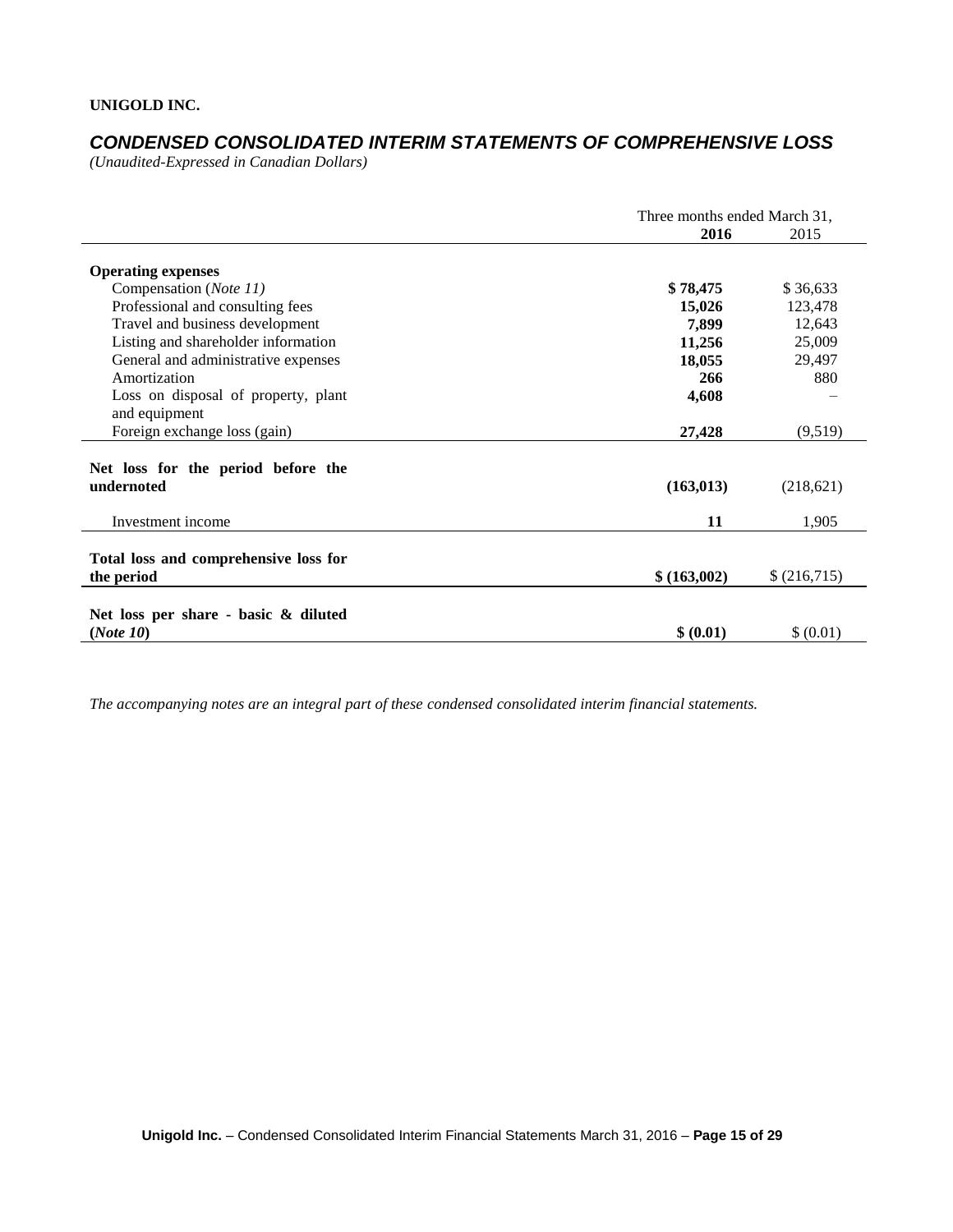# *CONDENSED CONSOLIDATED INTERIM STATEMENTS OF CASH FLOWS*

*(Unaudited-Expressed in Canadian Dollars)* 

| For the three month period ended March 31,       | 2016         | 2015        |
|--------------------------------------------------|--------------|-------------|
|                                                  |              |             |
| <b>Cash flows from operating activities</b>      |              |             |
| Net loss for the period                          | \$ (163,002) | \$(216,715) |
| Adjustments to add/(deduct) non-cash items       |              |             |
| Amortization                                     | 266          | 880         |
| Loss on disposal of property, plant<br>and       |              |             |
| equipment                                        | 4,608        |             |
| Deduct investment income                         | (11)         | (1,905)     |
|                                                  | (158, 139)   | (217,740)   |
| Working capital adjustments                      |              |             |
| Other receivables                                | (196)        | (979)       |
| Other financial assets and prepaids              | 13,780       | 14,226      |
| Accounts payable and accrued liabilities         | 46,841       | 8,915       |
| Net cash flows from operating activities         | (97, 714)    | (195, 578)  |
|                                                  |              |             |
| <b>Cash flows from investing activities</b>      |              |             |
| Disposal of fixed assets                         | 300          | 48,018      |
| Acquisition of exploration and evaluation assets | (335,270)    | (204, 220)  |
| Disposal of exploration and evaluation assets    |              | 23,443      |
| Investment income                                | 11           | 1,905       |
| Net cash flows from investing activities         | (334, 959)   | (130, 854)  |
|                                                  |              |             |
| <b>Cash flows from financing activities</b>      |              |             |
| Net cash flows from financing activities         |              |             |
|                                                  |              |             |
| Net decrease in cash                             | (432, 673)   | (326, 432)  |
| Cash, beginning of period                        | 596,348      | 638,850     |
| Cash, end of period                              | \$163,675    | \$312,418   |

Supplemental information pertaining to cash flows *(Note 13)*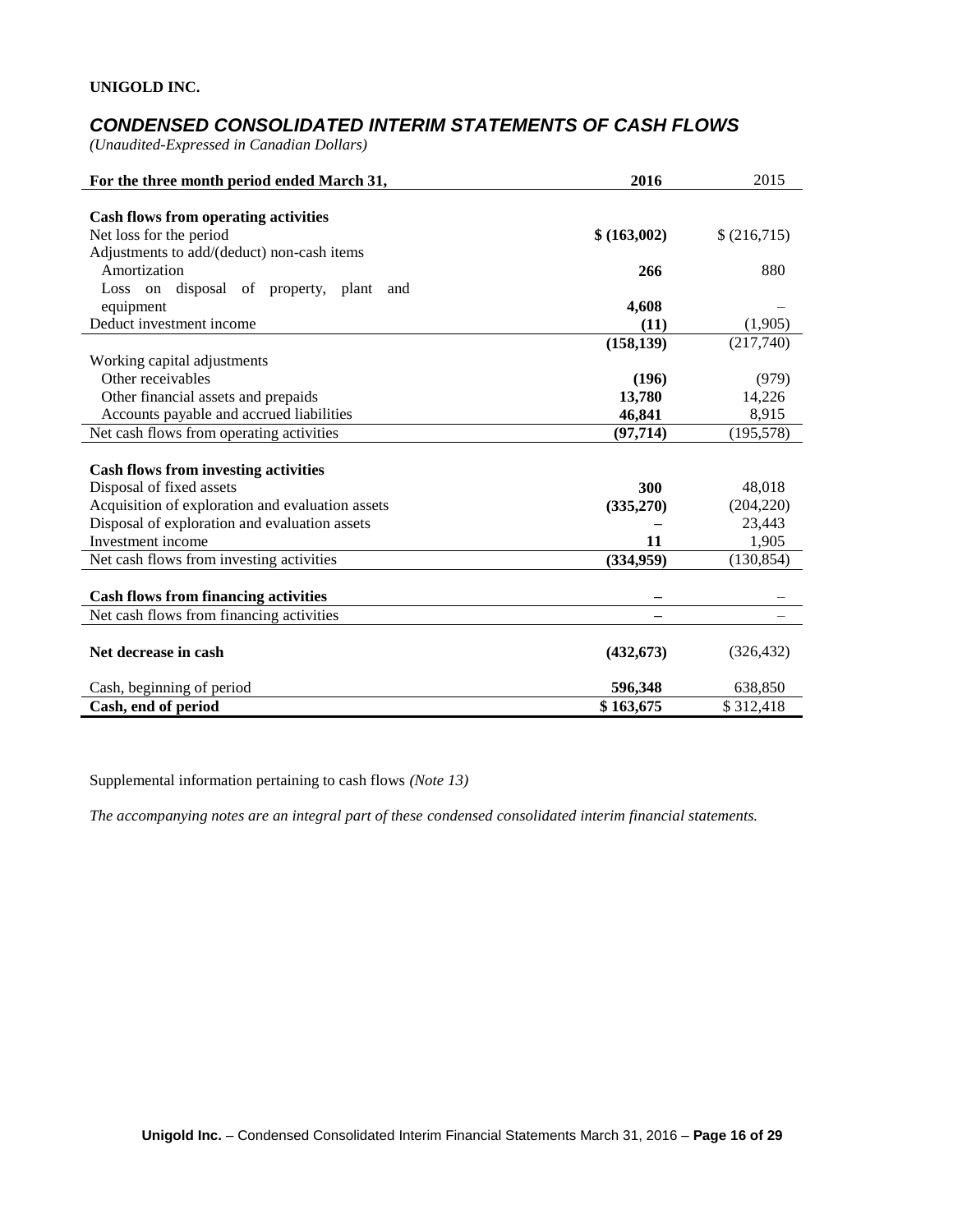# **1.** *Nature of Operations and Basis of Presentation*

### *Nature of operations*

Unigold Inc. ("Unigold" or the "Company") was incorporated pursuant to the Business Corporations Act (Ontario) on May 9, 1990. The Company's executive office is located at 44 Victoria Street, Suite 1102, Toronto, Ontario M5C 1Y2.

Unigold is in the process of exploring its property in the Dominican Republic.

#### *Basis of presentation*

These consolidated financial statements include the accounts of the Company, and its wholly owned subsidiary, Unigold Resources Inc., which is incorporated in Canada under the Canada Business Corporations Act, and its 97% owned subsidiary, Unigold Dominicana, S.R.L., which is incorporated in the Dominican Republic. All material intercompany balances and transactions have been eliminated.

# *2. Going Concern*

These condensed consolidated interim financial statements have been prepared on a going concern basis. The going concern basis of presentation assumes that the Company will continue in operation for the foreseeable future and be able to realize its assets and discharge its liabilities and commitments in the normal course of business. Because of continuing operating losses, the Company's continuance as a going concern is dependent upon its ability to obtain adequate financing or to reach profitable levels of operation. Management feels that there is a material uncertainty, which causes significant doubt about the Company's ability to continue as a going concern. To address its financing requirements, the Company will seek financing through measures that may include joint venture agreements, debt and equity financings, asset sales, and rights offerings to existing shareholders. See *Note 18*.

It is not possible to predict whether financing efforts will be successful or if Unigold will attain profitable levels of operation. These condensed consolidated interim financial statements do not include any adjustments to the carrying values of assets and liabilities and the reported expenses and statement of financial position classification that would be necessary should the Company be unable to continue as a going concern and therefore be required to realize its assets and liquidate its liabilities and commitments in other than the normal course of business and at amounts different from those in the accompanying consolidated financial statements. These adjustments could be material.

# *3. Measurement Uncertainty*

The business of mining and exploring for minerals involves a high degree of risk and there can be no assurance that current exploration programs will result in profitable mining operations. The recoverability of the carrying value of exploration properties and exploration and evaluation assets, and the Company's continued existence is dependent upon the preservation of its interest in the underlying properties, the discovery of economically recoverable reserves, the achievement of profitable operations, or the ability of the Company to raise alternative financing, if necessary, or alternatively upon the Company's ability to dispose of its interests on an advantageous basis. Changes in future conditions could require material write-downs of the carrying values. All of the Company's exploration properties are located outside of Canada and are subject to the risk of foreign investment, including increases in taxes and royalties, renegotiation of contracts, currency exchange fluctuations and political uncertainty.

Although the Company has taken steps to verify title to the properties on which it is conducting exploration and in which it has an interest, in accordance with industry standards for the current state of exploration of such properties, these procedures do not guarantee the Company's title. Property title may be subject to unregistered prior agreements and non-compliance with regulatory and environmental requirements.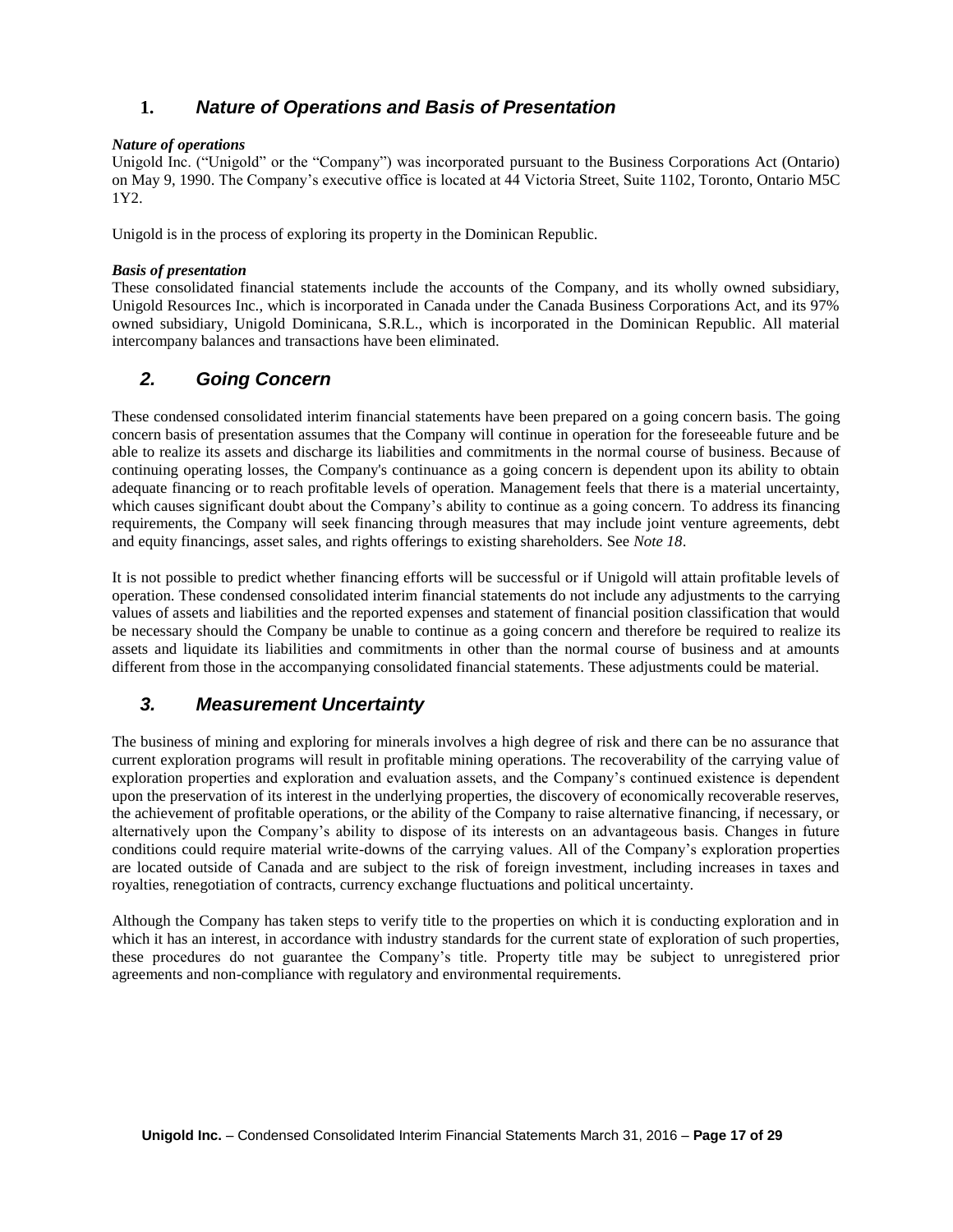# *4. Summary of Significant Accounting Policies*

#### **(a) Statement of compliance**

These condensed consolidated interim financial statements, including comparatives, have been prepared in accordance with International Accounting Standard ("IAS") 34 *Interim Financial Reporting* using the accounting policies consistent with International Financial Reporting Standards ("IFRS") as issued by the International Accounting Standards Board. These condensed consolidated interim financial statements have been prepared on the basis of and using accounting policies, methods of computation and presentation consistent with those applied in Unigold's 2015 Consolidated Annual Financial Statements. The accounting policies applied in these condensed consolidated interim financial statements are based on IFRS issued and outstanding as of May 26, 2016, the date the Audit Committee approved these statements. Any subsequent changes to IFRS that are given effect in the Company's annual consolidated financial statements for the year ending December 31, 2015 could result in restatement of these condensed consolidated interim financial statements, including the transition adjustments recognized on change-over to IFRS.

The preparation of financial statements in accordance with IAS 34 requires the use of certain critical accounting estimates. It also requires management to exercise judgement in applying the Company's accounting policies. See *Note 5*.

#### **(b) Basis of preparation**

The condensed consolidated interim financial statements are presented in Canadian dollars. The financial statements are prepared on the historical cost basis. In addition, these financial statements are prepared using the accrual basis of accounting except for cash flow information.

#### **(c) Accounting standards and interpretations issued but not yet adopted**

Certain pronouncements were issued by the IASB or the IFRIC that are mandatory for accounting periods on or after January 1, 2016 or later periods. Many are not applicable or do not have a significant impact to the Company and have been excluded. The following have not yet been adopted and are being evaluated to determine their impact on the Company.

IFRS 9 – Financial Instruments ("IFRS 9") was issued by the IASB in November 2009 with additions in October 2010 and May 2013 and will replace IAS 39 Financial Instruments: Recognition and Measurement ("IAS 39"). IFRS 9 uses a single approach to determine whether a financial asset is measured at amortized cost or fair value, replacing the multiple rules in IAS 39. The approach in IFRS 9 is based on how an entity manages its financial instruments in the context of its business model and the contractual cash flow characteristics of the financial assets. Most of the requirements in IAS 39 for classification and measurement of financial liabilities were carried forward unchanged to IFRS 9, except that an entity choosing to measure a financial liability at fair value will present the portion of any change in its fair value due to changes in the entity's own credit risk in other comprehensive income, rather than within profit or loss. The new standard also requires a single impairment method to be used, replacing the multiple impairment methods in IAS 39. IFRS 9 is effective for annual periods beginning on or after January 1, 2018. Earlier adoption is permitted.

IFRS 10 – Consolidated Financial Statements ("IFRS 10") and IAS 28 – Investments in Associates and Joint Ventures ("IAS 28") were amended in September 2014 to address a conflict between the requirements of IAS 28 and IFRS 10 and clarify that in a transaction involving an associate or joint venture, the extent of gain or loss recognition depends on whether the assets sold or contributed constitute a business. The effective date of these amendments is yet to be determined, however early adoption is permitted.

IFRS 16 – Leases ("IFRS 16") was issued in January 2016 and replaces IAS 17 – Leases as well as some lease related interpretations. With certain exceptions for leases under twelve months in length or for assets of low value, IFRS 16 states that upon lease commencement a lessee recognises a right-of-use asset and a lease liability. The right-of-use asset is initially measured at the amount of the liability plus any initial direct costs. After lease commencement, the lessee shall measure the right-of-use asset at cost less accumulated depreciation and accumulated impairment. A lessee shall either apply IFRS 16 with full retrospective effect or alternatively not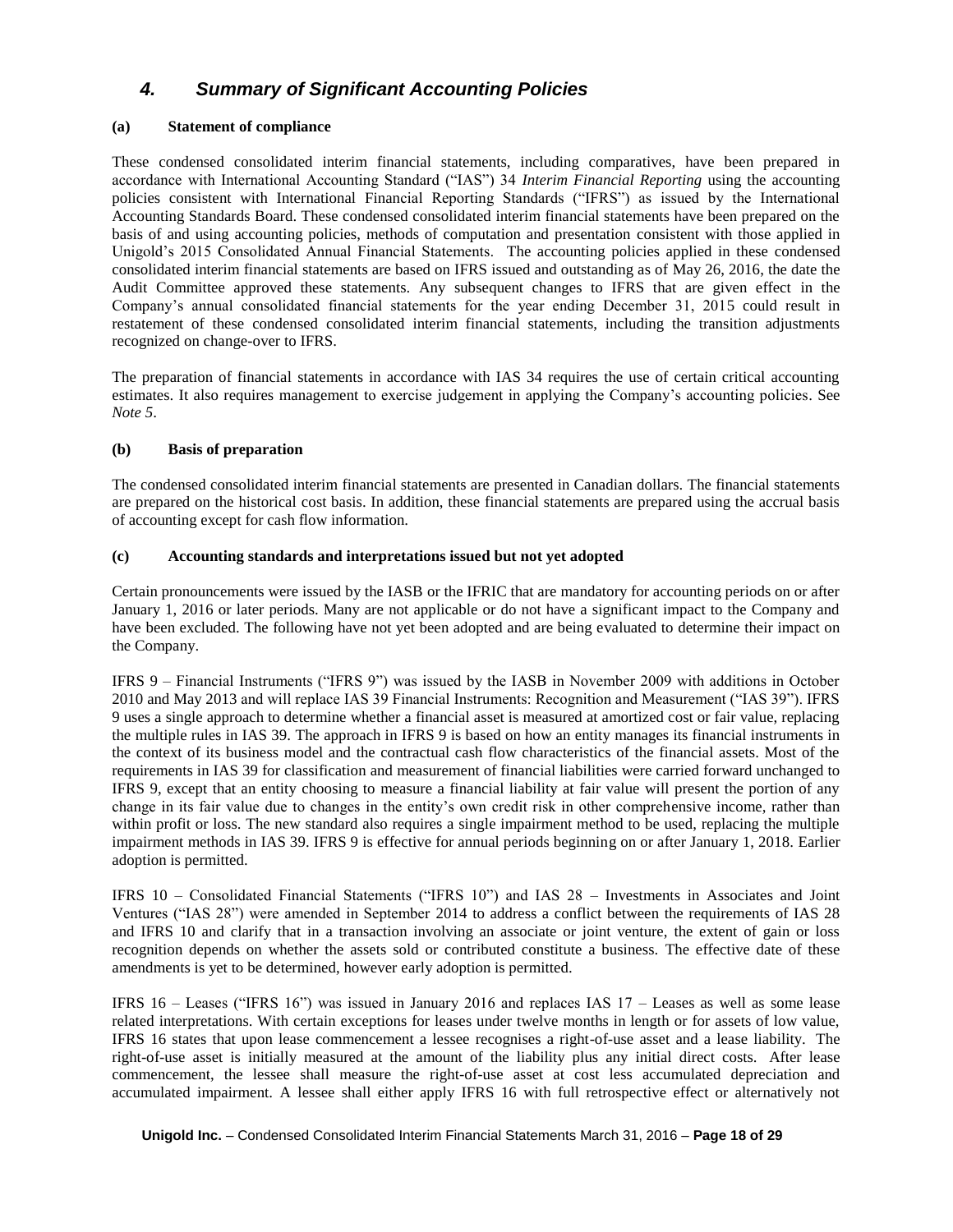restate comparative information but recognise the cumulative effect of initially applying IFRS 16 as an adjustment to opening equity at the date of initial application. IFRS 16 requires that lessors classify each lease as an operating lease or a finance lease. A lease is classified as a finance lease if it transfers substantially all the risks and rewards incidental to ownership of an underlying asset. Otherwise it is an operating lease. IFRS 16 is effective for annual periods beginning on or after January 1, 2019. Earlier adoption is permitted if IFRS 15 has also been applied.

These standards are being evaluated to determine their impact on the consolidated financial statements of the Company. IFRS 9 is effective for the Company's fiscal year starting January 1, 2018.

### **(d) Accounting policies**

The accounting policies applied by the Company in these condensed consolidated interim financial statements are the same as those applied to the Company's annual consolidated financial statements for the year ended December 31, 2015 and the corresponding interim reporting period. *Note 4* to those annual statements describes the significant accounting policies used by the Company. These interim financial statements do not include all the notes of the type normally included in an annual financial report and therefore should be read in conjunction with the Company's annual financial statements for the year ended December 31, 2015, as they provide an update of previously reported information.

# *5. Significant Accounting Judgments and Estimates*

The preparation of these condensed consolidated interim financial statements requires management to make estimates and assumptions that affect the reported amounts of assets and liabilities at the date of the financial statements and reported amounts of expenses during the reporting period. Actual outcomes could differ from these estimates. The condensed consolidated interim financial statements include estimates which, by their nature, are uncertain. The impacts of such estimates are pervasive throughout the consolidated financial statements, and may require accounting adjustments based on future occurrences. Revisions to accounting estimates are recognized in the period in which the estimate is revised and the revision affects both current and future periods.

Significant assumptions about the future and other sources of estimation uncertainty that management has made at the statement of financial position date, that could result in a material adjustment to the carrying amounts of assets and liabilities, in the event that actual results differ from assumptions made, relate to, but are not limited to, the following:

- i. the recoverability of exploration properties and exploration and evaluation assets which are included in the condensed consolidated interim statement of financial position;
- ii. the inputs used in accounting for valuation of warrants and options which are included in the condensed consolidated interim statement of financial position;
- iii. the inputs used in accounting for share-based compensation expense in the condensed consolidated interim statement of comprehensive loss;
- iv. the nil provision for asset retirement obligations which is included in the condensed consolidated interim statement of financial position;
- v. the estimated useful life of property, plant and equipment; and
- vi. the existence and estimated amount of contingencies (*Note 16*).

# *6. Property, Plant and Equipment*

Vehicles, field equipment and camp and buildings relate to the Company's exploration activities. During the three month period ended March 31, 2016, \$35,939 (2015 – \$49,039) of amortization was capitalized to exploration and evaluation assets.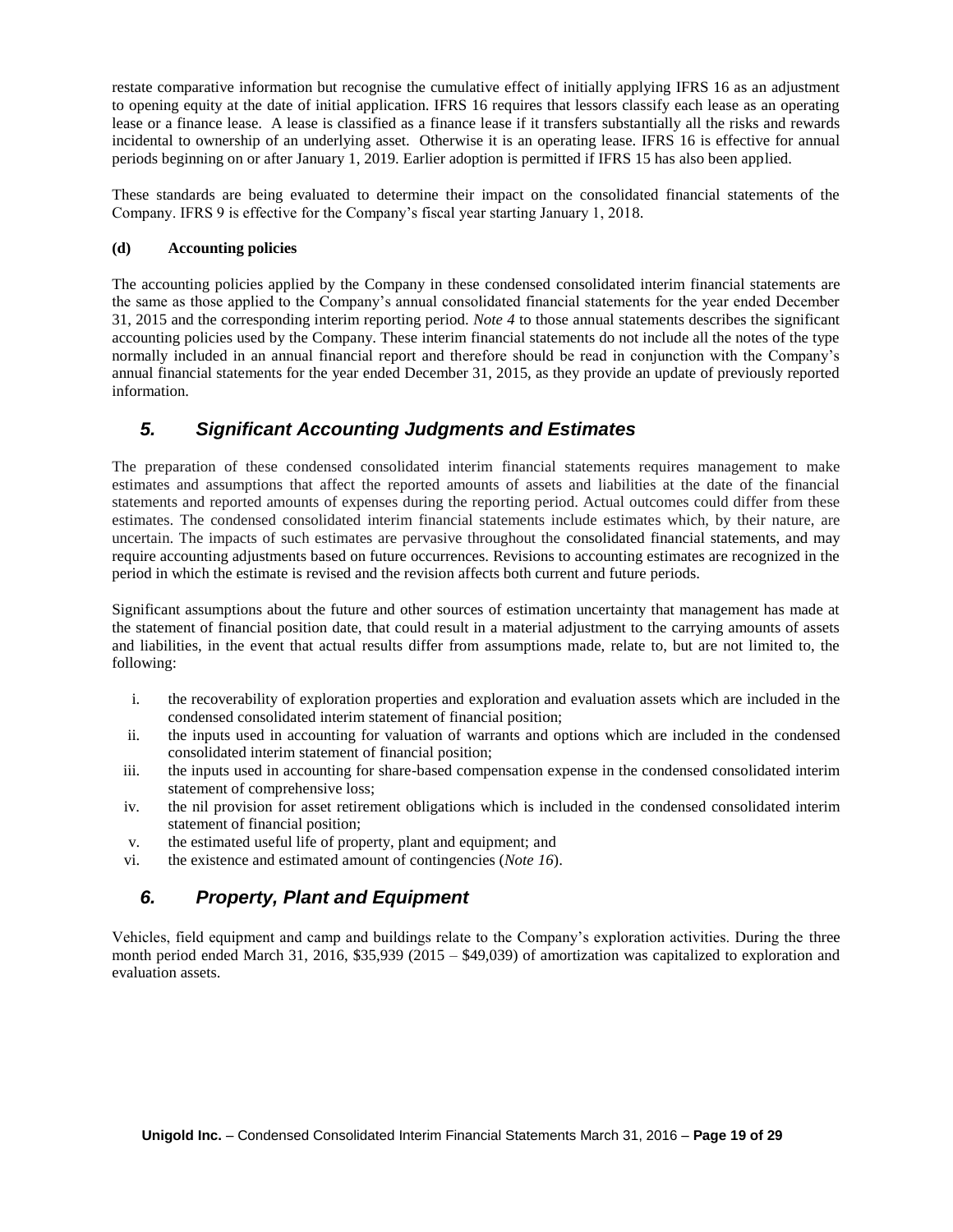| Cost                      | Land     | <b>Office</b><br>furniture<br>and<br>equipment | <b>Computer</b><br>equipment | Vehicles  | Field<br>equipment | Camp<br>and<br>buildings | <b>Total</b> |
|---------------------------|----------|------------------------------------------------|------------------------------|-----------|--------------------|--------------------------|--------------|
|                           |          |                                                |                              |           |                    |                          |              |
| Balance December 31, 2014 | \$13,771 | \$15,626                                       | \$138,173                    | \$153,400 | \$1,396,041        | \$311.891                | \$2,028,902  |
| Disposals/transfer        |          | (753)                                          | (7,691)                      | (81,247)  |                    | (13.514)                 | (103, 205)   |
| Balance December 31, 2015 | \$13,771 | \$14,873                                       | \$130.482                    | \$77,316  | \$1,396,041        | \$324,725                | \$1,957,208  |
| <b>Disposals</b>          | -        | (14, 873)                                      |                              |           |                    |                          | (14, 873)    |
| Balance March 31, 2016    | \$13,771 |                                                | \$130.482                    | \$77,316  | \$1,396,041        | \$324,725                | \$1,942,335  |

|                                       |      |                          | <b>Office</b><br>furniture |                       |          |                    | Camp             |              |
|---------------------------------------|------|--------------------------|----------------------------|-----------------------|----------|--------------------|------------------|--------------|
| <b>Amortization and</b><br>impairment | Land |                          | and<br>equipment           | Computer<br>equipment | Vehicles | Field<br>equipment | and<br>buildings | <b>Total</b> |
|                                       |      |                          |                            |                       |          |                    |                  |              |
| Balance December 31, 2014             | \$   |                          | \$9,225                    | \$76,080              | \$86,530 | \$796,425          | \$147,073        | \$1,115,333  |
| Amortization                          |      |                          | 1.235                      | 18.447                | 13.856   | 119,924            | 37,003           | 190,465      |
| Disposals/transfer                    |      |                          | (460)                      | (5,827)               | (46,793) |                    | (5,297)          | (58, 377)    |
| Balance December 31, 2015             |      | $\overline{\phantom{0}}$ | \$10,000                   | \$88,700              | \$53,593 | \$916,349          | \$178,779        | \$1,247,421  |
| Amortization                          |      |                          |                            | 3,134                 | 1.779    | 23.995             | 7.297            | 36,205       |
| <b>Disposals</b>                      |      | $\overline{\phantom{m}}$ | (10,000)                   |                       |          |                    |                  | (10,000)     |
| Balance March 31, 2016                |      |                          |                            | \$91,834              | \$55,372 | \$940,344          | \$186,076        | \$1,273,626  |

|                         |          | Office<br>furniture<br>and | <b>Computer</b> |                 | Field     | Camp<br>and |              |
|-------------------------|----------|----------------------------|-----------------|-----------------|-----------|-------------|--------------|
| <b>Carrying amounts</b> | Land     | equipment                  | equipment       | <b>Vehicles</b> | equipment | buildings   | <b>Total</b> |
|                         |          |                            |                 |                 |           |             |              |
| At December 31, 2015    | \$13,771 | \$4.873                    | \$41,782        | \$23.723        | \$479,692 | \$145,946   | \$709,787    |
| At March 31, 2015       | 13.771   | -                          | 38,648          | 21,944          | 455.697   | 138.649     | 668,709      |

### *7. Exploration Properties and Exploration and Evaluation Assets*

Exploration properties and deferred exploration and evaluation costs consist of the following:

|                                                   |          | <b>Balance</b><br>December<br>31, 2014 | 2015<br>Additions |           | <b>Balance</b><br><b>December</b><br>31, 2015 | 2016<br>Additions | <b>Balance</b><br>March 31,<br>2016 |
|---------------------------------------------------|----------|----------------------------------------|-------------------|-----------|-----------------------------------------------|-------------------|-------------------------------------|
| <b>Exploration</b><br><b>interests</b>            | property |                                        |                   |           |                                               |                   |                                     |
| Neita,                                            |          | \$283,747                              | \$                |           | \$283,747                                     |                   | \$283,747                           |
| <b>Exploration</b><br>evaluation assets<br>Neita, | and      | \$36,389,678                           |                   | \$746.216 | \$37,135,894                                  | \$371,209         | \$37,507,103                        |
|                                                   |          |                                        |                   |           |                                               |                   |                                     |

#### **Neita**

The Company owns 100% of the exploration rights for gold, silver, copper, zinc and all associated minerals on the Neita Property in the north western Dominican Republic, as well as a sole and exclusive option for the commercial mining of the mineral deposits. In March 2012, Unigold's license was renewed until March 2015 with option for two 1-year renewals. In March 2015 the first one-year renewal was granted. In February 2016 the second one-year renewal was granted. During the period ended March 31, 2016, \$35,939 (2015 – \$49,039) of amortization was capitalized to exploration and evaluation assets and  $\text{\$nil}$  (2014 –  $\text{\$nil}$ ) of non-cash share-based expense was capitalized to exploration and evaluation assets.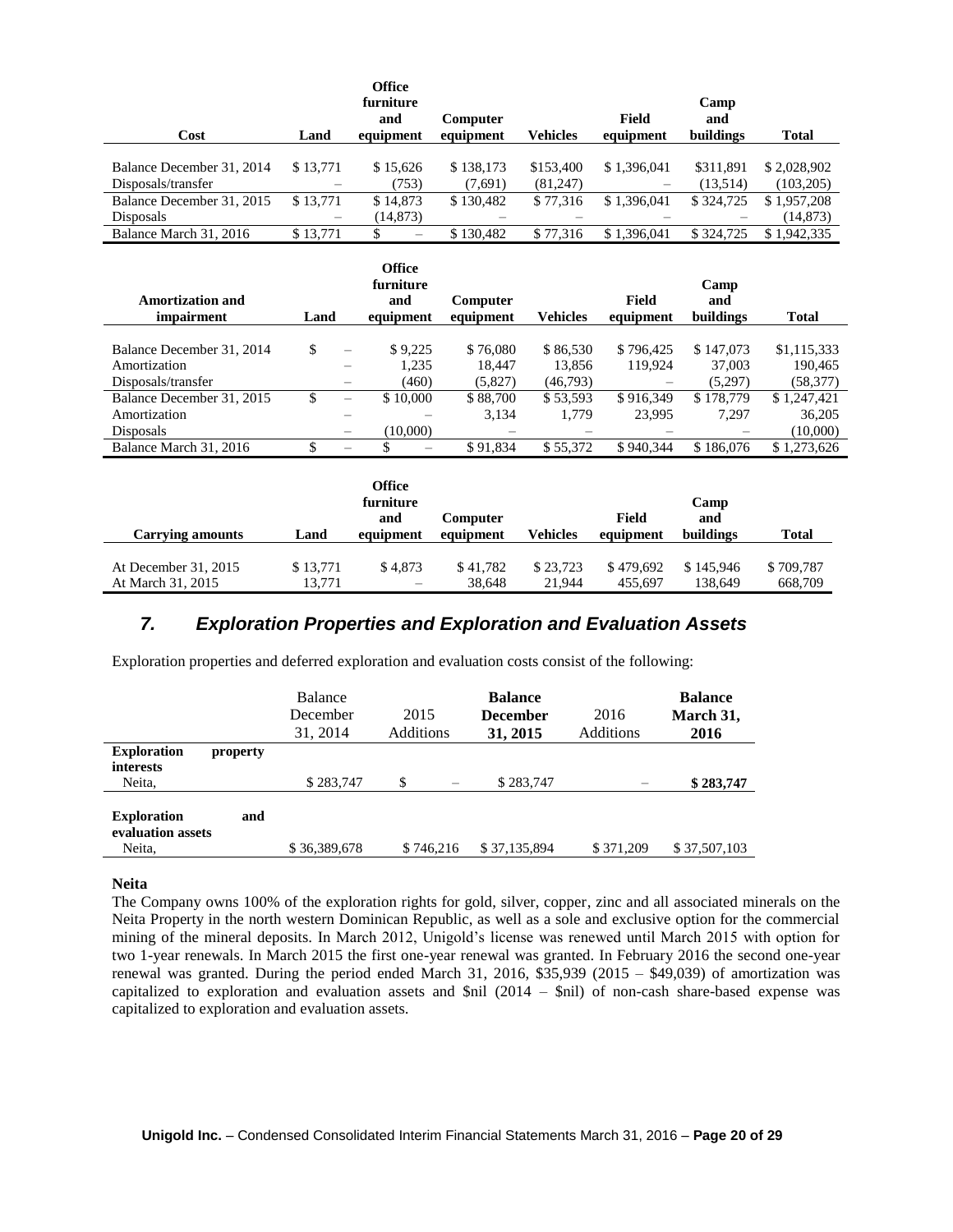# *8. Equity Attributable to Equity Holders of the Company*

### **(a) Common shares**

#### *Authorized, issued and outstanding shares*

Common shares, no par value, authorized unlimited number of shares, issued and outstanding were 29,471,309 shares as at March 31, 2016 (December 31, 2015 – 29,471,309).

|                            | <b>Number of shares</b> |            |
|----------------------------|-------------------------|------------|
| Balance December 31, 2014  | 24, 371, 309            | 54,094,860 |
| Balance March 31, 2015     | 24,371,309              | 54,094,860 |
| Private placement          | 5,100,000               | 1,020,000  |
| Balance June 30, 2015      | 29,471,309              | 55,114,860 |
| Share issue costs          |                         | (39,316)   |
| Balance September 30, 2015 | 29,471,309              | 55,075,544 |
| Balance December 31, 2015  | 29,471,309              | 55,075,544 |
| Balance March 31, 2016     | 29.471.309              | 55,075,544 |

#### **(b) Reserve for warrants**

A summary of share purchase warrants outstanding and changes during the periods indicated is presented below:

|                                  | Number of<br><b>Warrants</b> | Weighted average<br>exercise price \$ | Weighted average<br>grant date fair value |
|----------------------------------|------------------------------|---------------------------------------|-------------------------------------------|
| Balance December 31, 2014        | 2,542,500                    | 3.56                                  | 1,389,382                                 |
| Balance March 31, 2015           | 2,542,500                    | 3.56                                  | 1,389,382                                 |
| Balance June 30, 2015            | 2,542,500                    | 3.56                                  | 1,389,382                                 |
| Balance September 30, 2015       | 2,542,500                    | 3.56                                  | \$1,389,382                               |
| Expired – transferred to deficit | (1,042,500)                  | 1.50                                  | (290, 302)                                |
| Balance, December 31, 2015       | 1,500,000                    | 5.00                                  | \$1,099,080                               |
| Balance March 31, 2016           | 1,500,000                    | 5.00                                  | \$1,099,080                               |

As a result of the \$5,000,000 IFC financing in June 2013, the Company issued 1,500,000 IFC Warrants to purchase common shares of the Company at a price of \$5.00 per share until June 10, 2017. An "accelerator clause" applies to 50% of the warrants. If the Company has filed a NI 43-101 compliant mineral resource estimate outlining 3,000,000 ounces of gold and the stock price trades above \$10.00 for thirty days, then Unigold may call for exercise of the warrants which, if not exercised, will expire in 60 days.

At March 31, 2016 and December 31, 2015 the Company had warrants issued as follows:

|                 | 2014               |                    |                    |                    |
|-----------------|--------------------|--------------------|--------------------|--------------------|
|                 |                    | Weighted           |                    |                    |
|                 |                    | Average            |                    |                    |
|                 | Number of          | <b>Remaining</b>   | Number of          |                    |
| <b>Exercise</b> | <b>Warrants</b>    | <b>Contractual</b> | <b>Warrants</b>    |                    |
| Price           | <b>Outstanding</b> | Life - Years       | <b>Exercisable</b> | <b>Expiry Date</b> |
| \$5.00          | 1,500,000          | 1.8                | 1,500,000          | June 10, 2017      |

#### **(c) Reserve for share-based payment**

A summary of share-based payment reserve activity during the periods indicated is presented below: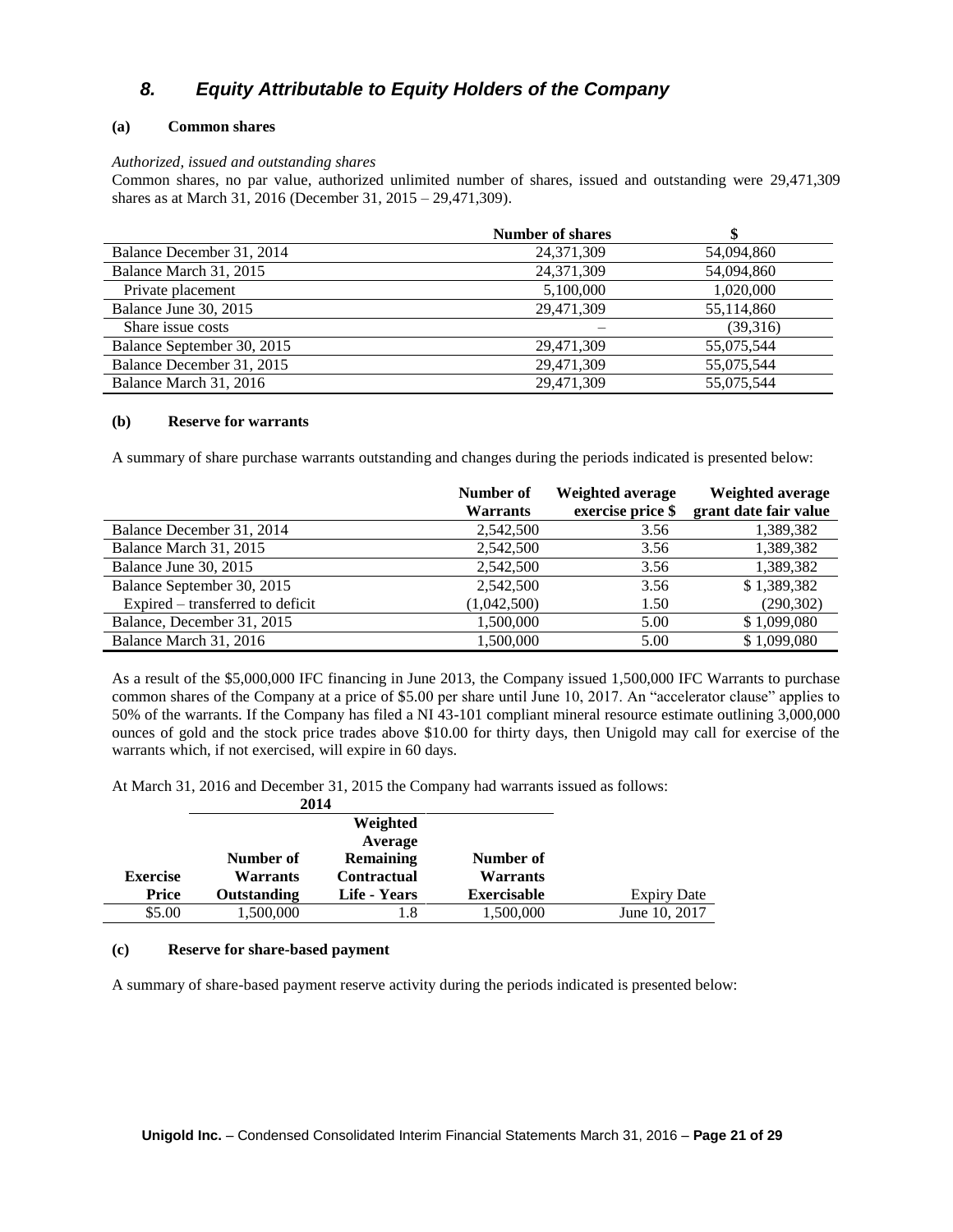|                                            | \$         |
|--------------------------------------------|------------|
| Balance December 31, 2014                  | 2,446,170  |
| Expired/forfeited – transferred to deficit | (881, 123) |
| Balance March 31, 2015                     | 1,565,047  |
| Expired/forfeited – transferred to deficit | (5,665)    |
| Balance June 30, 2015                      | 1,559,382  |
| Issued – employee stock options            | 151,864    |
| Balance September 30, 2015                 | 1,711,246  |
| Expired/forfeited – transferred to deficit | (406, 475) |
| Balance December 31, 2015                  | 1,304,771  |
| Balance March 31, 2016                     | 1,304,771  |

### *9. Share - Based Payment – Employee Stock Option Plan*

The Company has a stock option plan (the "Plan"), the purpose of which is to attract, retain and motivate management, staff and consultants by providing them with the opportunity, through share options, to acquire a proprietary interest in the Company and benefit from its growth. The maximum number of options to be issued under the Plan shall not exceed 10% of the total number of common shares issued and outstanding. The options are non-transferable and may be granted for a term not exceeding five years. The exercise price of the options shall be determined by the board of directors on the basis of the market price of the common shares, subject to all applicable regulatory requirements.

A summary of the Plan activity during the periods indicated is presented below:

|                            | <b>Number</b> | Weighted average exercise price \$ |
|----------------------------|---------------|------------------------------------|
| Balance December 31, 2014  | 1,752,500     | 1.94                               |
| Expired/forfeited          | (535,000)     | 2.00                               |
| Balance March 31, 2015     | 1,217,500     | 1.83                               |
| Expired/forfeited          | (25,000)      | 1.00                               |
| Balance June 30, 2015      | 1,192,500     | 1.85                               |
| Granted                    | 1,550,000     | 0.10                               |
| Balance September 30, 2015 | 2,742,500     | 0.86                               |
| Expired/forfeited          | (235,000)     | 1.93                               |
| Balance December 31, 2015  | 2,507,500     | 0.76                               |
| Balance March 31, 2016     | 2.507.500     | 0.76                               |

As at March 31, 2016 the Company had stock options issued to directors, officers, employees and consultants of the Company as follows:

| <b>Exercise</b><br>Price | Number of<br><b>Options</b><br>Outstanding | Weighted<br>Average<br><b>Remaining</b><br>Contractual<br>Life - Years | Number of<br><b>Options</b><br><b>Exercisable</b> | <b>Expiry Date</b> |
|--------------------------|--------------------------------------------|------------------------------------------------------------------------|---------------------------------------------------|--------------------|
| \$1.10                   | 270,000                                    | 0.6                                                                    | 270,000                                           | Nov.17, 2016       |
| \$3.30                   | 270,000                                    | 1.2                                                                    | 270,000                                           | Jun.26, 2017       |
| \$2.80                   | 75,000                                     | 2.0                                                                    | 75,000                                            | Mar.27,2018        |
| \$1.00                   | 342,500                                    | 2.3                                                                    | 342,500                                           | July 3, 2018       |
| \$0.10                   | 1,550,000                                  | 4.5                                                                    | 1,550,000                                         | Sep.30,2020        |
| \$0.76                   | 2,507,500                                  | 3.4                                                                    | 2,507,500                                         |                    |

As at March 31, 2016 there are 439,631 options available for grant (March 31, 2015 – 1,219,632 During the quarter ended March 31, 2016 share-based payment expense of \$nil was recorded (March 31, 2015– \$nil). In addition, \$nil (2015– \$nil) was capitalized to exploration and evaluation assets. The weighted average exercise price of stock options exercisable as at March 31, 2016 is \$0.76 (March 31, 2015 – \$1.80).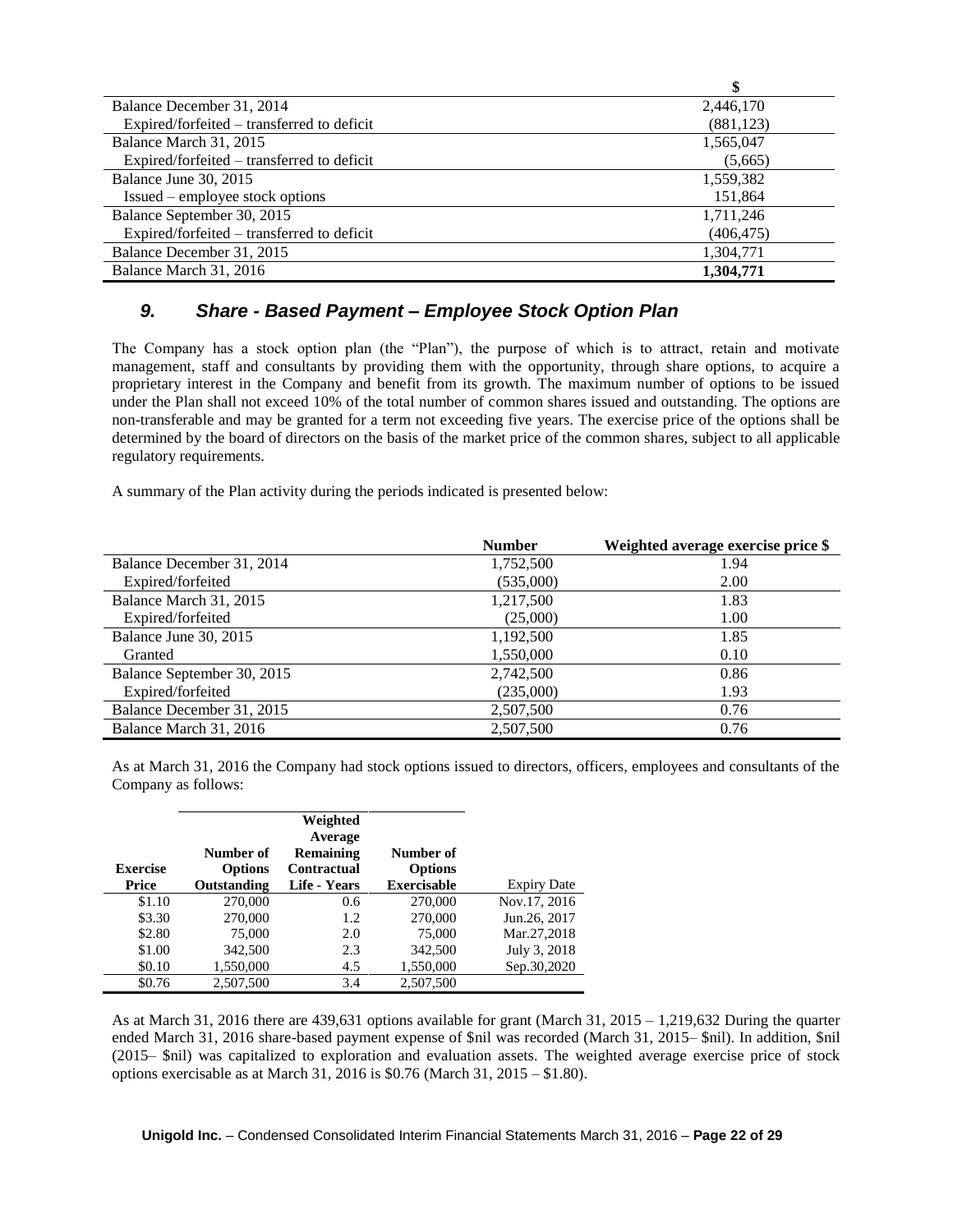# *10. Net Loss per Share*

For the three months ended March 31, 2016 and 2015, the outstanding stock options and warrants were not included in the computation of the diluted net loss per share because the effect was anti-dilutive.

|                                        | Three months ended March 31, |              |  |
|----------------------------------------|------------------------------|--------------|--|
|                                        | 2016                         | 2015         |  |
|                                        |                              |              |  |
| Loss attributable to shareholders      | \$163,002                    | \$216,715    |  |
| Weighted average number of shares      | 29,471,309                   | 24, 371, 309 |  |
| Basic loss per share                   | \$ 0.01                      | \$ 0.01      |  |
| Incremental shares on assumed exercise |                              |              |  |
| of options and warrants                |                              |              |  |
| Weighted average number of shares      | 29,471,309                   | 24,371,309   |  |
| Diluted loss per share                 | \$0.01                       | \$ 0.01      |  |

### *11. Compensation*

The compensation expense of the Company was as follows:

|                             | Three months ended March 31, |          |  |
|-----------------------------|------------------------------|----------|--|
|                             | 2016                         | 2015     |  |
|                             |                              |          |  |
| Salaries and non-wage costs | \$48,475                     | \$11,633 |  |
| Directors' fees             | 30,000                       | 25,000   |  |
| Share-based payment         |                              |          |  |
|                             | \$78,475                     | \$36,633 |  |

## *12. Related Party Transactions*

The Company's related parties as defined by IAS 24, *Related Party Disclosures*, include the Company's subsidiaries (*Note 1*), the Board of Directors, close family members and enterprises which are controlled by these individuals and key management as well as certain persons performing similar functions. The remuneration of directors and key management of the Company was as follows.

|                          | Three months ended March 31, |           |  |
|--------------------------|------------------------------|-----------|--|
|                          | 2016                         | 2015      |  |
| Aggregate compensation   | \$123,625                    | \$104,449 |  |
| Share-based compensation | -                            |           |  |
|                          | \$123,625                    | \$104,449 |  |

Included in the accounts for the periods ended March 31, 2016 and 2015 are payments made to officers, directors and corporations under the control or significant influence of officers and directors of the Company as follows:

|                                            | Three months ended March 31, |          |  |
|--------------------------------------------|------------------------------|----------|--|
|                                            | 2016                         | 2015     |  |
| Management services fees paid to           |                              |          |  |
| corporations controlled by or under        |                              |          |  |
| significant influence of an officer of the |                              |          |  |
| Company                                    | \$48,125                     | \$8.000  |  |
| Professional fees paid to officers or      |                              |          |  |
| former officers                            | 45,500                       | 71,449   |  |
|                                            | \$93,625                     | \$79,449 |  |

These transactions were in the normal course of operations. See also *Note 7* for property dispositions.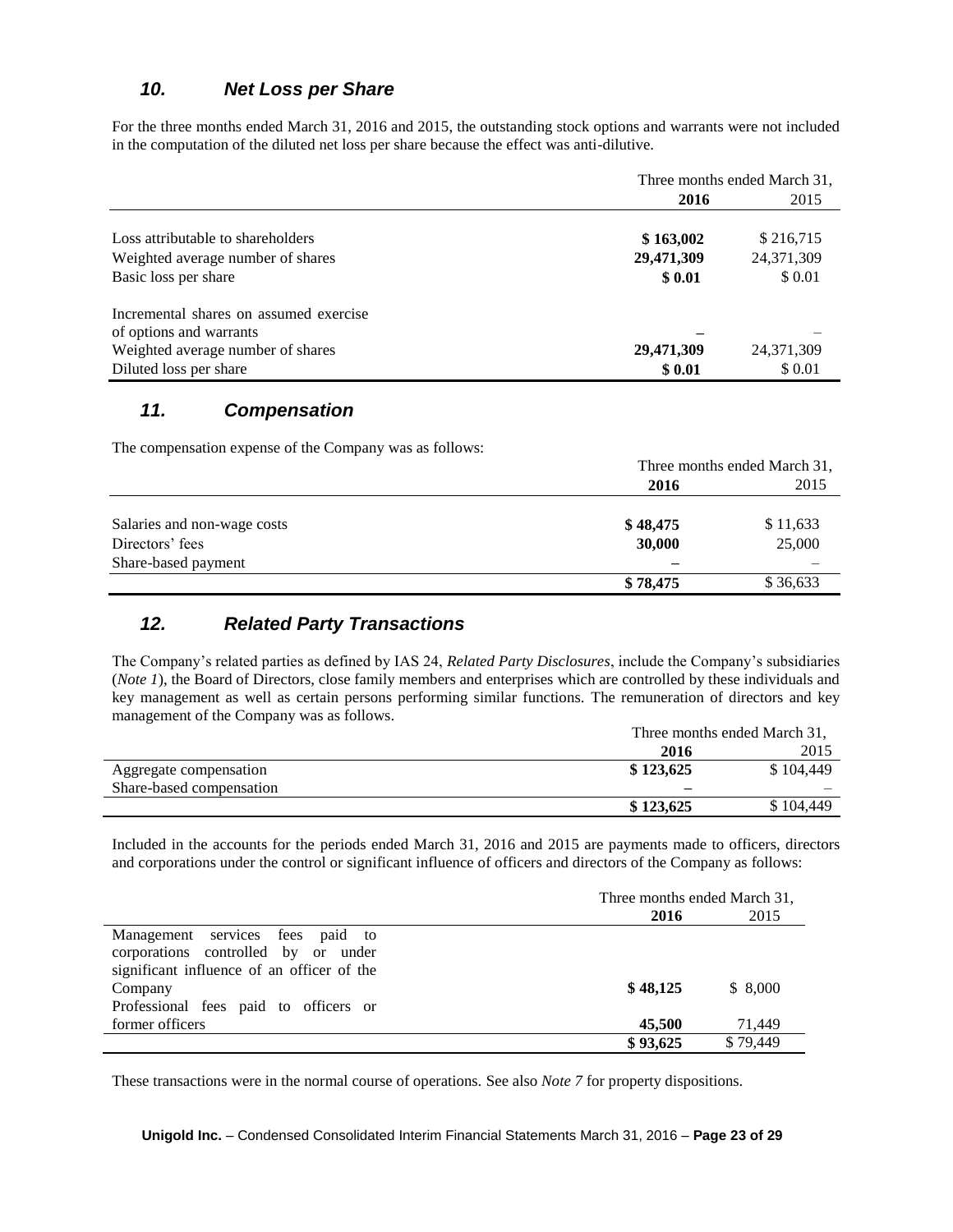# *13. Supplemental Information Pertaining to Cash Flows*

|                                                    | Three months ended March 31, |        |        |
|----------------------------------------------------|------------------------------|--------|--------|
|                                                    |                              | 2015   | 2015   |
| Income taxes paid                                  |                              |        |        |
| Change in accrued exploration<br>and               |                              |        |        |
| evaluation assets                                  |                              | 24,191 | 3,500  |
| Amortization included in exploration and           |                              |        |        |
| evaluation assets ( <i>Note 6, 7</i> )             |                              | 35,939 | 49,039 |
| Share-based<br>payments<br>charged<br>to           |                              |        |        |
| exploration and evaluation assets ( <i>Note</i> 7) |                              |        |        |

### *14. Financial Risk Management*

The Company's risk exposures and the impact on the Company's financial instruments are summarized below. There have been no changes in the risks, objectives, policies and procedures from the previous period.

#### **(a) Credit risk**

Credit risk is the risk of loss associated with a counterparty's inability to fulfill its payment obligations. The Company's credit risk is primarily attributable to cash and other receivables.

Cash is held with a reputable Canadian financial institution, from which management believes the risk of loss to be minimal.

Financial instruments included in other receivables consist of sales tax due from the Federal Government of Canada. Other receivables are in good standing as of March 31, 2016. Management believes that the credit risk concentration with respect to financial instruments included in other receivables is minimal.

#### **(b) Liquidity risk**

The Company has in place a planning and budgeting process to help determine the funds required to support the Company's normal operating requirements on an ongoing basis and its capital, administrative, and exploration and evaluation expenditures. The Company ensures that there are sufficient funds to meet its short-term requirements, taking into account its anticipated cash flows from operations and its holdings of cash and cash equivalents.

As at March 31, 2016, the Company has a working capital deficit of (\$19,165) (December 31, 2015 – \$473,967). The Company's ability to meet its financial obligations is dependent upon securing financing. See *Note 18*.

As of March 31, 2016, the Company has a cash balance of \$163,675 (December 31, 2015– \$596,348) to settle current accounts payable and accrued liabilities of \$201,772 (December 31, 2015 – \$154,932). The Company's other current assets consist of other receivables of \$8,770 (December 31, 2015 – \$8,608) and other financial assets and prepaids of \$10,162 (December 31, 2015 – \$23,943).

See also *Note 2* – Going Concern.

#### **(c) Market risk**

At the present time, the Company does not hold any interest in a mining property that is in production. The Company's viability and potential success depends on its ability to develop, exploit, and generate revenue from the development of mineral deposits. Revenue, cash flow, and profits from any future mining operations in which the Company is involved will be influenced by precious and/or base metal prices and by the relationship of such prices to production costs. Such prices can fluctuate widely and are affected by numerous factors beyond the Company's control.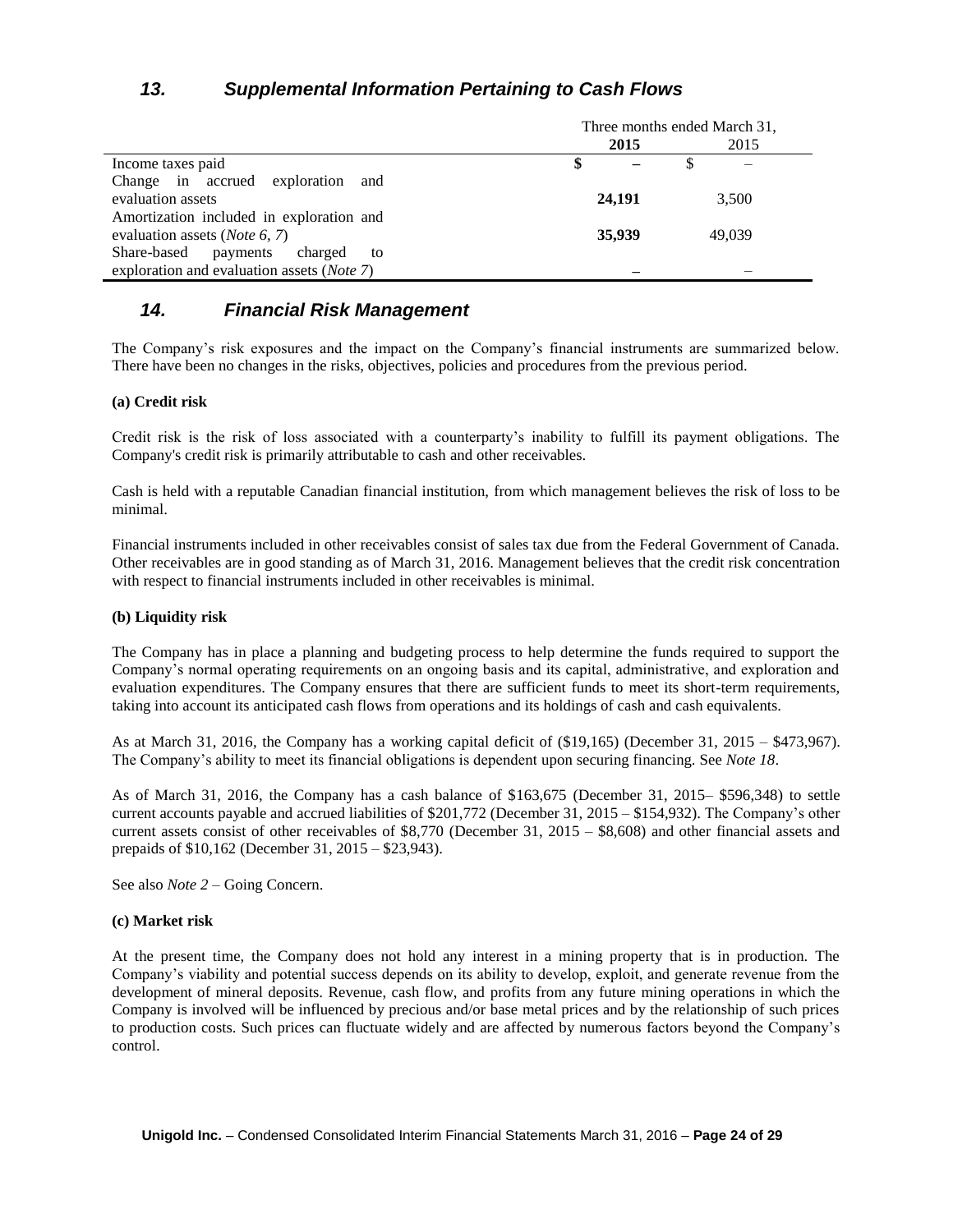#### **(d) Foreign exchange risk**

The Company's financings are in Canadian dollars. Certain of the Company's transactions with its subsidiary, Unigold Dominicana, S.R.L. are incurred in foreign currencies and are therefore subject to gains or losses due to fluctuations in exchange rates. The Company is therefore subject to foreign exchange risk. As at March 31, 2016, the Company had cash balances of \$12,921 (December 31, 2015 – \$14,713) in United States dollars. U.S. \$ accounts payable as at March 31, 2015 were U.S. \$nil (December 31, 2014 – U.S. \$nil).

Sensitivity to a plus or minus 5% change in the foreign exchange rate would not have resulted in a significant fluctuation in the loss for the period ended March 31, 2016. The Company does not undertake currency hedging activities to mitigate its foreign currency risk.

#### **(e) Interest rate risk**

Interest rate risk is the risk that the fair value of future cash flows of a financial instrument will fluctuate because of changes in market interest rates. The Company's current policy is to earn interest on bank balances which approximate rates available from investment-grade short-term deposit certificates issued by its financial institutions. The Company periodically monitors the investments it makes and is satisfied with the creditworthiness of its financial institutions. As of March 31, 2016, interest rate risk is minimal since the Company has no interest-bearing debt instruments.

A sensitivity analysis has determined that an interest rate fluctuation of 5% in interest rates would not have resulted in significant fluctuation in the interest income during the period ended March 31, 2016.

#### **(f) Fair value of financial assets and liabilities**

Fair value estimates are made at the statement of financial position date based on relevant market information and information about the financial instrument. These estimates are subjective in nature and involve uncertainties in significant matters of judgment and therefore cannot be determined with precision. Changes in assumptions could significantly affect these estimates.

The book values of cash, other receivables, other financial assets, and accounts payable and accrued liabilities, approximate their respective fair values due to the short-term nature of these instruments.

The following is a summary of the Company's financial instruments:

|                                          | As at | <b>March 31, 2016</b> |           | December 31, 2015 |           |
|------------------------------------------|-------|-----------------------|-----------|-------------------|-----------|
|                                          |       | <b>Carrving</b>       | Fair      | Carrying          | Fair      |
|                                          |       | Amount                | Value     | Amount            | Value     |
|                                          |       |                       |           |                   |           |
| Cash                                     |       | \$163,675             | \$163,675 | \$596,348         | \$596,348 |
| Other receivables                        |       | 8.770                 | 8.770     | 8.608             | 8,608     |
| Accounts payable and accrued liabilities |       | 201,772               | 201,772   | 154.932           | 154,,932  |

### *15. Capital Risk Management*

The Company considers its capital structure to consist of equity attributable to shareholders of the Company which at March 31, 2016 was \$38,473,562 (December 31, 2015 – \$38,600,564). The Company manages its capital structure and makes adjustments to it, in order to have the funds available to support its exploration and operations activities.

The Company's objective when managing capital is to safeguard the Company's ability to continue as a going concern in order to pursue the exploration of its exploration properties and maximize shareholder returns. The Company satisfies its capital requirements through careful management of its cash resources and by utilizing its existing credit facility or equity issues, as necessary, based on the prevalent economic conditions of both the industry and the capital markets and the underlying risk characteristics of the related assets. Management reviews its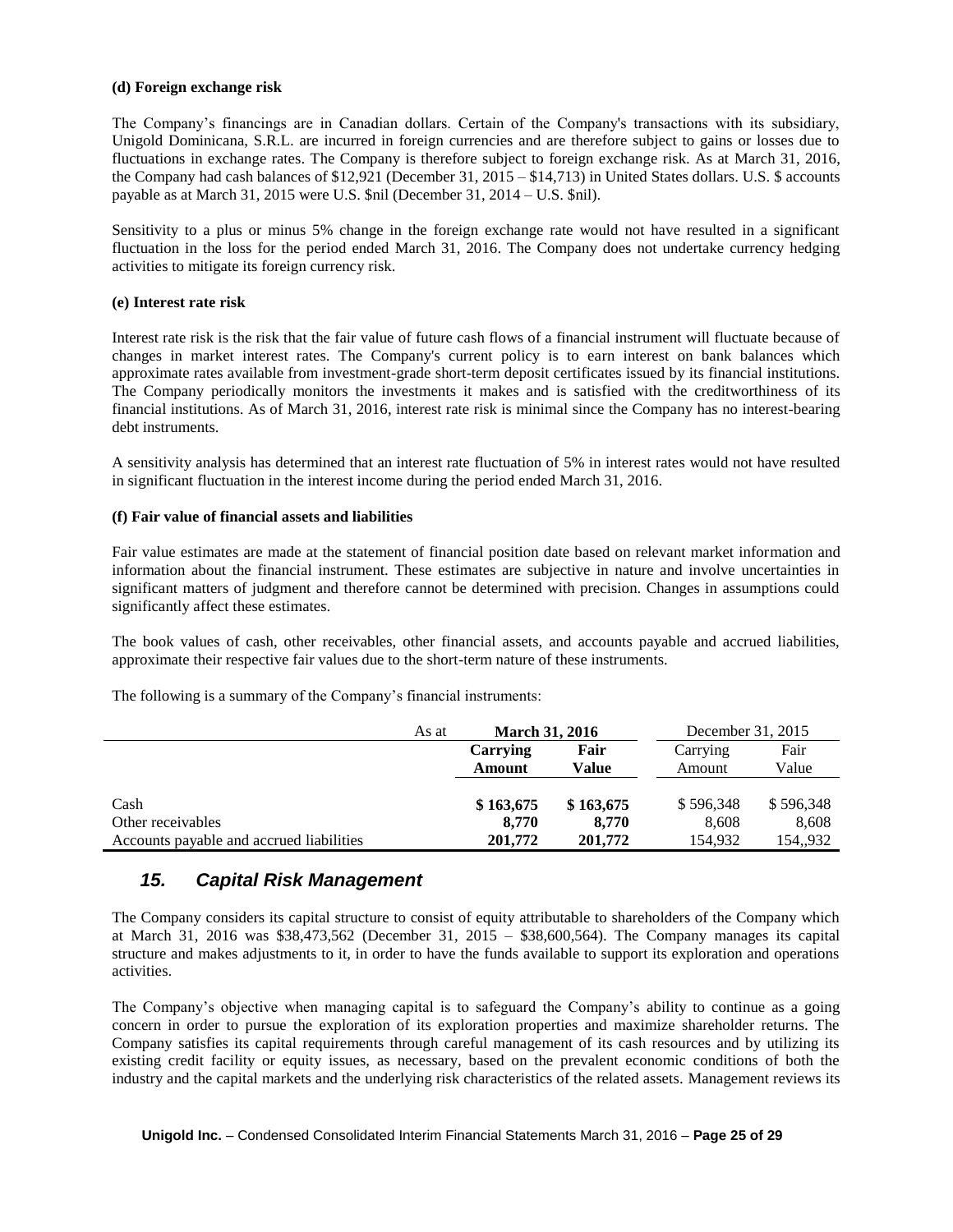capital management approach on an ongoing basis. The Company and its subsidiaries are not subject to externally imposed capital requirements.

### *16. Commitments and Contingencies*

#### **(a) Legal proceedings**

The Company and its entities are party to certain legal proceedings arising in the ordinary course of business. In the opinion of management, there are no current legal proceedings or other claims outstanding, which, on final disposition, could have a material adverse effect on the financial position of the Company.

### **(b) Environmental matters**

The Company has operated in the mineral exploration industry in the Dominican Republic for many years. The enforcement of environmental regulation in the Dominican Republic is evolving and the enforcement posture of government authorities is continually being reconsidered. The Company periodically evaluates its obligations under environmental regulations.

The Company's exploration activities are subject to various federal, provincial and international laws and regulations governing the protection of the environment. These laws and regulations are continually changing and generally becoming more restrictive. The Company conducts its operations so as to protect public health and the environment and believes its operations are materially in compliance with all applicable laws and regulations. The Company has made, and expects to make in the future, expenditures to comply with such laws and regulations.

#### **(c) Guarantees**

The Company has no guarantees outstanding.

#### **(d) Contingencies**

The Company is a party to certain employment contracts. These contracts contain clauses requiring that \$nil be paid on termination resulting from a change of control of the Company, \$32,566 be paid on termination for other than cause. As the likelihood of these events taking place is not determinable, the contingent payments have not been reflected in these consolidated financial statements.

#### **(e) Operating contractual obligations**

Minimum contractual payments over the next five years are estimated as follows:

| Year            | .<br>Total | 2016    | 2017                     | 2018                     | 2019                     | 2020     |
|-----------------|------------|---------|--------------------------|--------------------------|--------------------------|----------|
| Office lease    | 4.500      | 4.500   | $\overline{\phantom{m}}$ | -                        | $\overline{\phantom{0}}$ | –<br>ιIJ |
| <b>Services</b> | 136.000    | 135.000 | 1.000                    | $\overline{\phantom{a}}$ | -                        | –        |
|                 | \$140.500  | 141,000 | 1.000<br>w               | _                        | -                        | _<br>. . |

The Company has entered into a lease for office premises. The lease has a life of nine months (December 31, 2015 – one year) with renewal terms at the option of the lessee at lease payments based on market prices at the time of renewal. There are no restrictions placed upon the lessee by entering into these leases. Payments recognized as an expense were as follows:

| Period ended March 31,                       |       | 2016                  | 2015              |
|----------------------------------------------|-------|-----------------------|-------------------|
| Lease payments                               |       | \$6,163               | \$12,465          |
| Non-cancellable operating lease commitments: | As at | <b>March 31, 2016</b> | December 31, 2015 |
| Within one year                              |       | \$4,500               | \$6,000           |
| After one year but not more than five years  |       |                       |                   |
| More than five years                         |       |                       |                   |

### **(f) 2013 Private Placement**

In connection with the 2013 private placement, an investment agreement was signed which gives the International Finance Corporation ("IFC") the right to participate in future equity financings by Unigold on a pro rata basis to its non-diluted shareholding at the applicable time as long as the IFC holds Unigold shares equal to at least 2% of the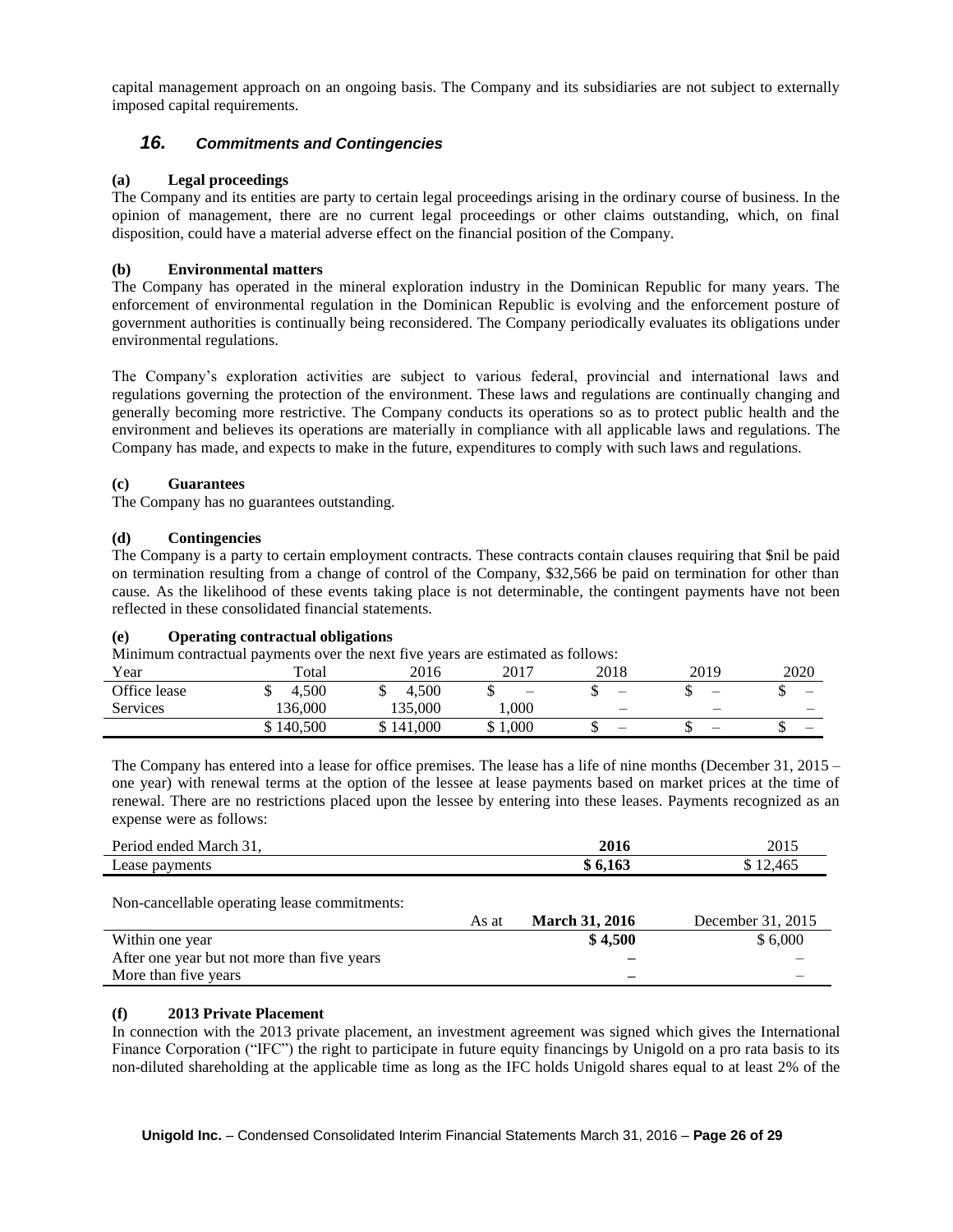issued and outstanding Unigold shares on a non-diluted basis. The IFC did not participate in the 2015 private placement.

#### **(g) 2015 Private Placement**

In connection with the 2015 private placement, an investment agreement was signed which gives Osisko Gold Royalties Ltd. ("Osisko") the following rights:

(i) Participation Right: As long as Osisko holds Unigold shares equal to at least 10% of the issued and outstanding Unigold shares on a non-diluted basis, Osisko will have the right to participate in future equity financings by Unigold on a pro rata basis to its non-diluted shareholding at the applicable time.

(ii) Nomination Right: As long as Osisko holds Unigold shares equal to at least 10% of the issued and outstanding Unigold Shares on a non-diluted basis, Osisko will be entitled to nominate the greater of: (a) two (2) nominees, and (b) the number of nominees obtained by multiplying Osisko's percentage ownership of Unigold Shares (on a nondiluted basis) by the number of directors Unigold's management slate of nominees proposed to the Board (fractional numbers being rounded down to the nearest whole number) at any meeting of shareholders of Unigold.

(iii) Royalty Option: Osisko will be granted an option to purchase a 2% net smelter return ("NSR") royalty on Unigold's Neita property for a consideration of \$2,000,000, exercisable 90 days following the delivery of a feasibility study. Once exercised, Unigold will have the right to repurchase a 1% NSR (being 50% of the 2% NSR held by Osisko) for \$1,000,000 until 90 days following the achievement of commercial production.

(iv) Royalty/Stream Right: As long as Osisko holds Unigold shares equal to at least 10% of the issued and outstanding Unigold shares on a non-diluted basis, Osisko will have the right of first refusal over any royalty, stream, forward, off-take, gold loan or other agreement involving the sale of a similar interest in products from properties of Unigold that Unigold proposes to enter into from time to time. In the event that Osisko does not exercise its right of first refusal, Unigold may thereafter offer such right to a third party on terms no more favourable to such third party than those offered to Osisko.

### *17. Segmented Information*

The Company's only activity is mineral exploration and evaluation. All of the Company's land, vehicles, field equipment, and camp and buildings (see *Note 6*) are physically located in the Dominican Republic. All of the Company's exploration and evaluation activities referred to in *Note 7* relate to properties in the Dominican Republic.

|                      | As at and for the period ended March 31, 2016    |                 |              |  |
|----------------------|--------------------------------------------------|-----------------|--------------|--|
|                      | <b>Dominican</b>                                 |                 |              |  |
|                      | Canada                                           | <b>Republic</b> | <b>Total</b> |  |
| Assets               | \$149,292                                        | \$38,492,874    | \$38,642,166 |  |
| Liabilities          | 190,193                                          | 11,580          | 201,773      |  |
| Amortization expense | 266                                              |                 | 266          |  |
| Investment income    |                                                  | 8               | 11           |  |
| Financing expense    |                                                  |                 |              |  |
| Other expenses       | 135,066                                          | 27,681          | 162,747      |  |
|                      | As at and for the period ended December 31, 2015 |                 |              |  |
|                      | Dominican                                        |                 |              |  |
|                      | Canada                                           | Republic        | Total        |  |
| Assets               | \$536,119                                        | \$38,222,208    | \$38,758,327 |  |
| Liabilities          | 144,582                                          | 10,350          | 154,932      |  |
| Amortization expense | (3,295)                                          |                 | (3,295)      |  |
| Investment income    | 1,947                                            | 25              | 1,972        |  |
| Financing expense    |                                                  |                 |              |  |
| Other expenses       | (793,629)                                        | 3,049           | (790, 580)   |  |

### *18. Subsequent Event*

On May 25, 2016, Unigold Inc. closed a private placement of 16,000,000 units of the Company (the "Units") at a price of C\$0.30 per Unit for gross proceeds of C\$4,800,000 (the "Private Placement"). Each Unit consists of one common share of the Company (a "Unit Share") and one common share purchase warrant (a "Warrant"). Each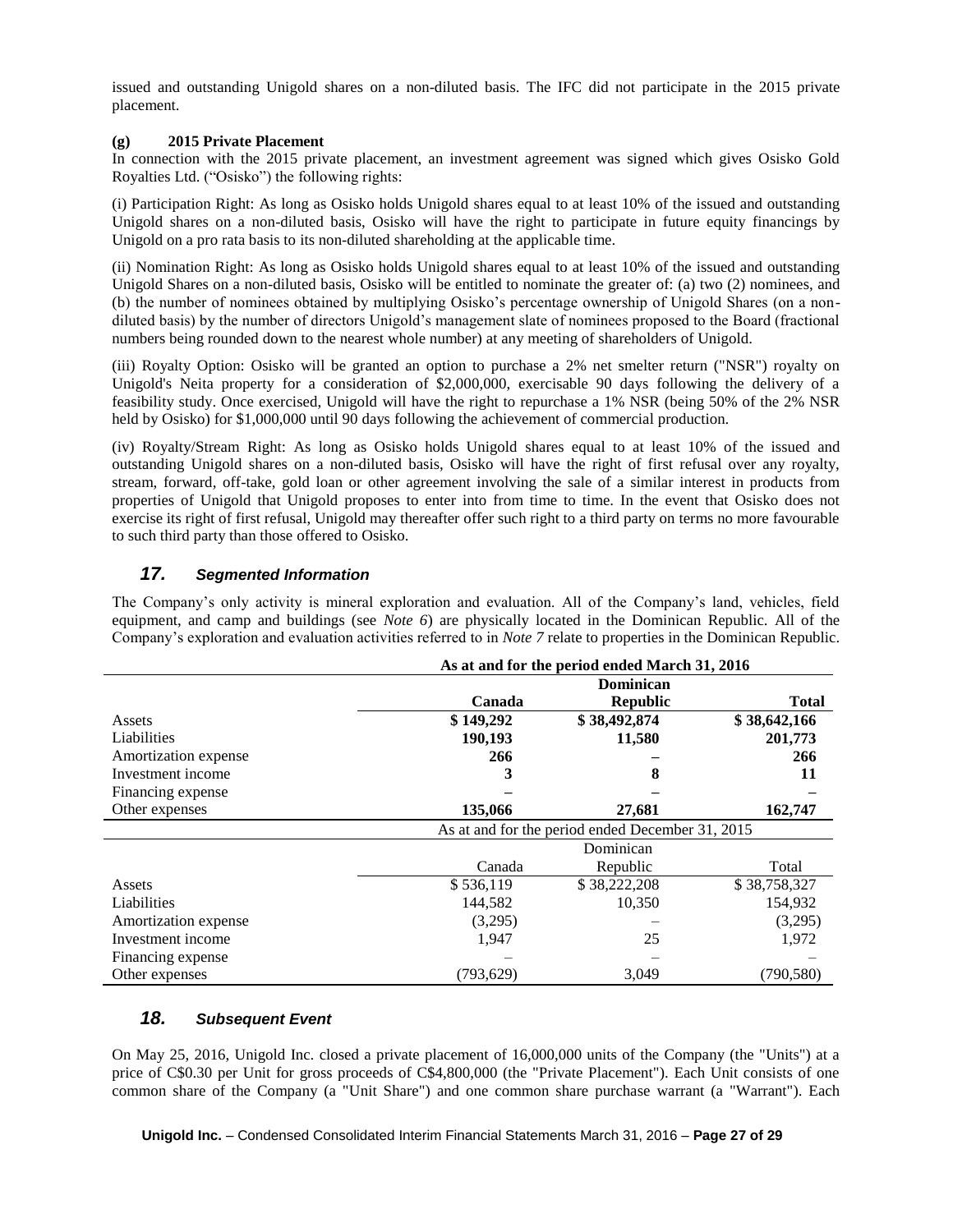Warrant entitles the holder thereof to purchase one common share of the Company (a "Warrant Share" and together with the Units, Unit Shares, and Warrants, the "Securities") at an exercise price of C\$0.45 at any time prior to May 25, 2018. The Company has the right to accelerate the expiry date of the Warrants on notice to the holders of Warrants if the closing price of the Company's common shares on a stock exchange in Canada is higher than C\$0.90 per common share for more than 20 consecutive trading days at any time after September 26, 2016, in which case the Warrants will expire 30 days after the date on which such notice is given.

In connection with the closing of the Private Placement, the Company issued an aggregate of 1,120,000 broker units (the "Broker Units") and paid an aggregate of \$343,324 in cash to the agents. Each Broker Unit entitles the holder thereof to purchase one unit of the Company until May 25, 2018 at an exercise price of C\$0.30 per unit. Each unit consists of one common share of the Company and one common share purchase warrant of the Company having the same terms as the Warrants.

The Securities, the Broker Units and the securities issuable upon the exercise of the Broker Units are subject to a four month hold period which will expire September 26, 2016.